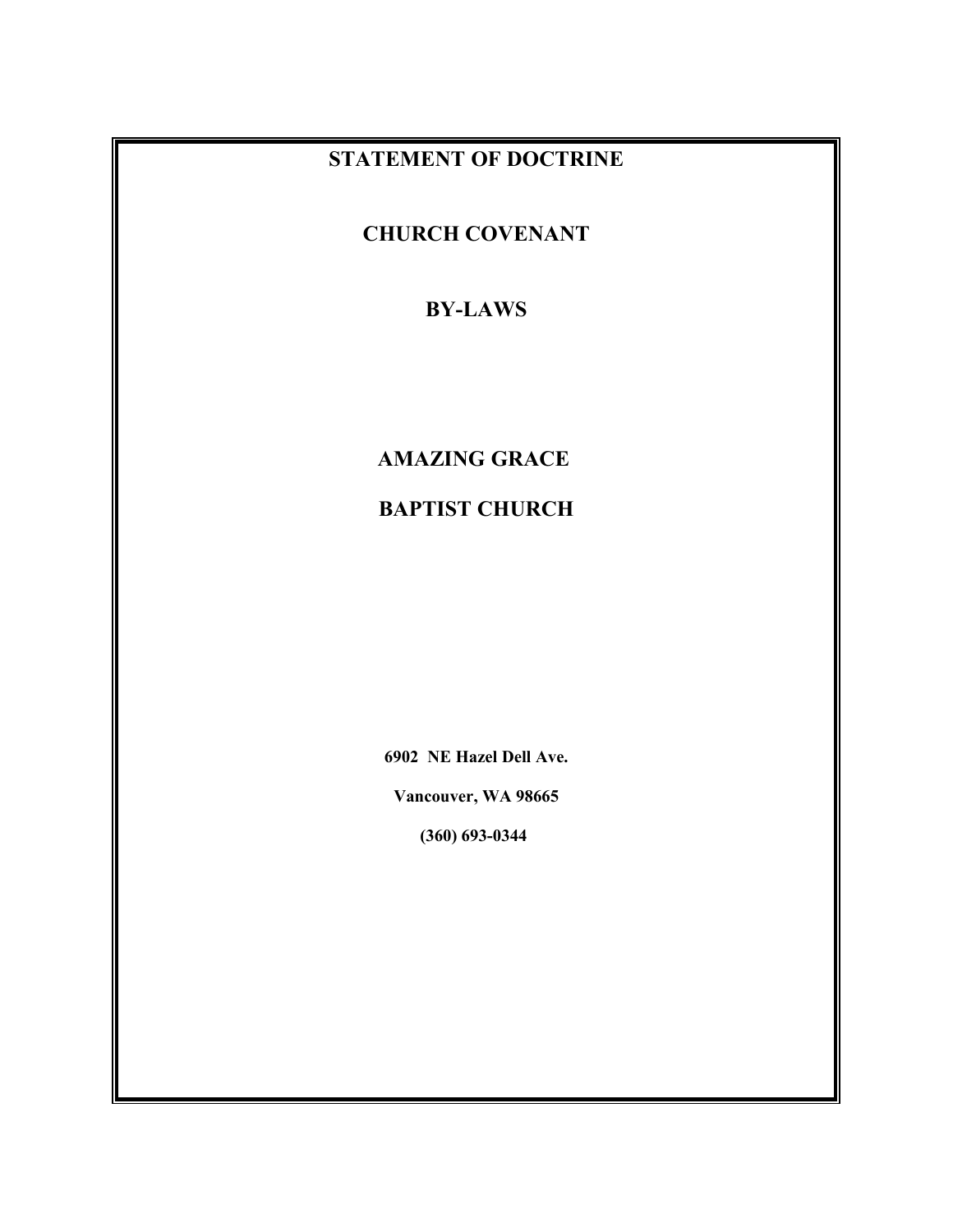The contents of this booklet was approved by the church at a meeting of the congregation on September 2, 1998.

This booklet supersedes all like items of an earlier date.

The local church is the divine institution our Lord instituted to carry out His great commission until he returns for her at the rapture. "*And Jesus came and spake unto them, saying All power is given unto me in heaven and in earth. Go ye therefore, and teach all nations, baptizing them in the name of the Father, and of the Son, and of the Holy Ghost: Teaching them to observe all things whatsoever I have commanded you: and, lo, I am with you always,{even} unto the end of the world. Amen."* Matthew 28:18-20

Every local church has a body of doctrine and policy they operate by. This is necessary for maintaining the purity, unity, and progress of that church.

Amazing Grace Baptist Church is a local New Testament Baptist Church committed to spreading the gospel around the world. This can only be accomplished successfully as we adhere to our doctrines, church covenant, and bylaws. *"Endeavoring to keep the unity of the Spirit in the bond of peace."* Ephesians 4:3

May this booklet not become you bible, but a guideline to carry out biblical mandates that are revealed in God's Word.

*"Only let you conversation be as it becometh the gospel of Christ: that whether I come and see you, or else be absent, I may hear of you affairs, that ye stand fast in one spirit, with one mind striving together for the faith of the gospel;"* Philippians 1:27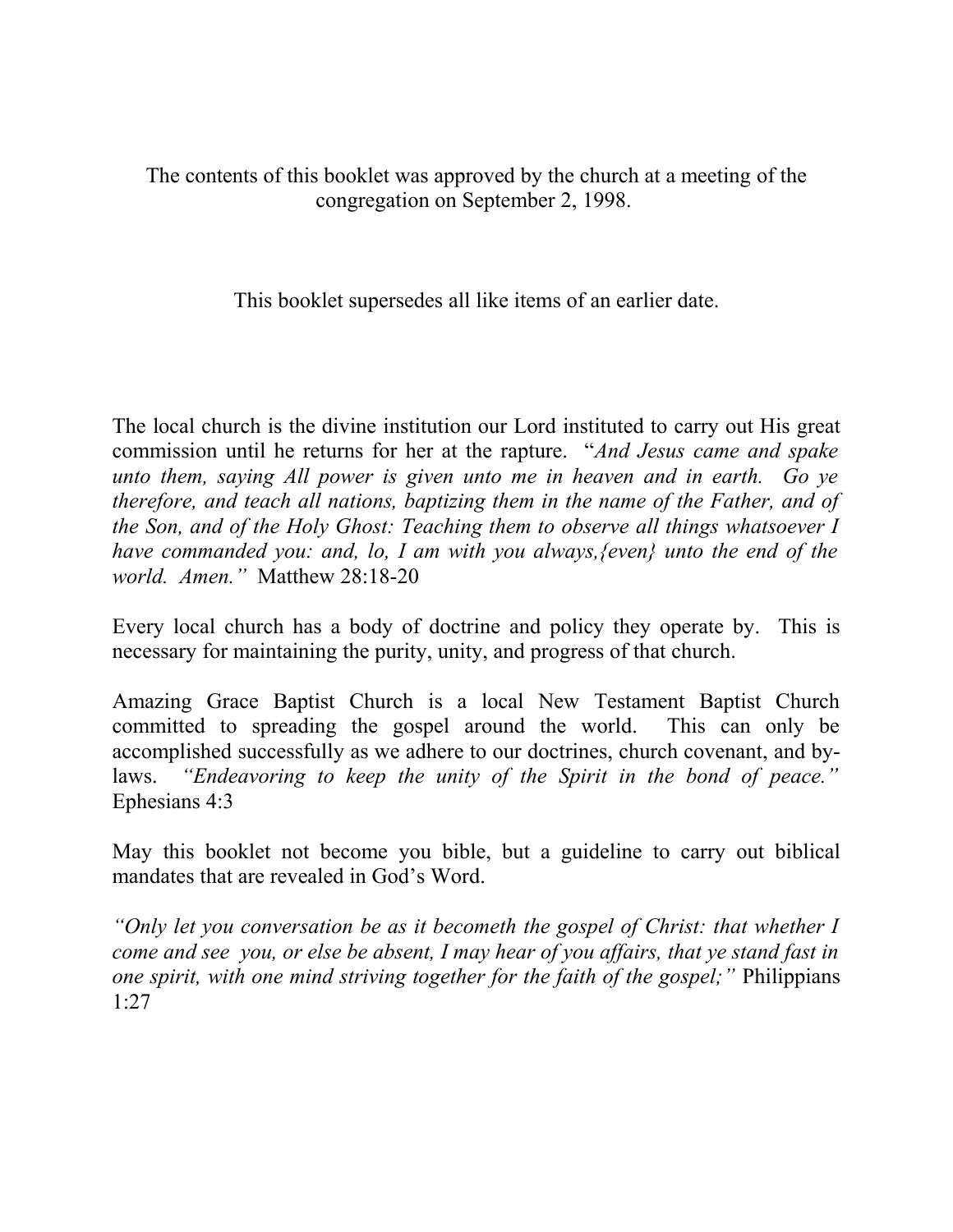## **TABLE OF CONTENTS**

| <b>Section I</b>   | <b>Statement of Doctrines</b>              |                                                 | $Page-1$    |
|--------------------|--------------------------------------------|-------------------------------------------------|-------------|
|                    | А.                                         | The Holy Scriptures                             | $Page-1$    |
|                    | <b>B.</b>                                  | Dispensationalism                               | $Page - 1$  |
|                    | $C$ .                                      | The Godhead                                     | $Page-1$    |
|                    | D.                                         | The Person and Work of Christ                   | Page $-2$   |
|                    | Ε.                                         | The Person and Work of the Holy Spirit          | $Page - 2$  |
|                    | F.                                         | The Total depravity of Man                      | $Page-3$    |
|                    | G.                                         | Salvation                                       | Page $-3$   |
|                    | H.                                         | The eternal Security and Assurance of Believers | Page $-3$   |
|                    | $I_{\cdot}$                                | The Church                                      | Page $-4$   |
|                    | J.                                         | Separation                                      | Page $-4$   |
|                    | K.                                         | The Second Advent of Christ                     | Page $-5$   |
|                    | L.                                         | The Eternal State                               | Page $-5$   |
|                    | M.                                         | The Personality of Satan                        | Page $-6$   |
|                    | N.                                         | Creation                                        | Page $-6$   |
|                    | O <sub>1</sub>                             | Civil government                                | Page $-6$   |
|                    | $P_{\cdot}$                                | Human Sexuality                                 | Page $-6$   |
|                    | Q.                                         | Divorce and Remarriage                          | $Page-7$    |
|                    | R.                                         | Abortion                                        | $Page-7$    |
|                    | S.                                         | <b>Missions</b>                                 | $Page-7$    |
|                    | T.                                         | <b>Lawsuits Between Believers</b>               | Page $-8$   |
|                    | U.                                         | Giving                                          | Page $-8$   |
| <b>Section II</b>  | <b>Authority of Statement of Doctrines</b> |                                                 | Page $-8$   |
| <b>Section III</b> | <b>Church Convent</b>                      |                                                 | Page $-9$   |
| <b>Section IV</b>  | $By - Laws$                                |                                                 | Page - $11$ |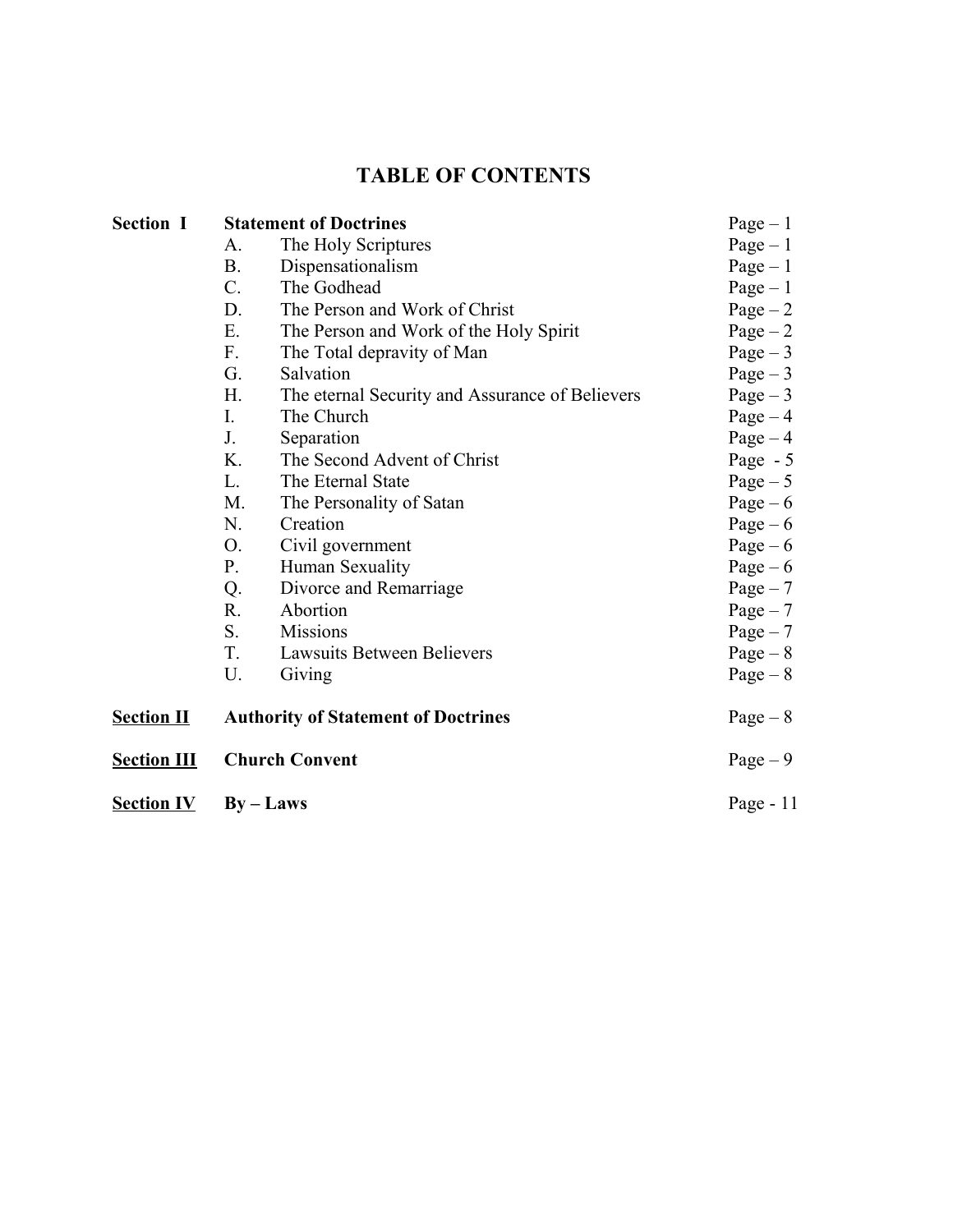## **SECTION I Statement of Doctrines**

## **A. The Holy Scriptures**

We believe the Holy Scriptures of the Old and New Testaments to be the verbally and plenary inspired Word of God. The Scriptures are inerrant, infallible and God-breathed, and therefore are the final authority for faith and life. The Sixty-six books of the Old and New Testaments are the complete and divine revelation of God to man. The Scriptures shall be interpreted according to their normal grammatical-historical meaning. The King James Version of the Bible shall be the official and only translation used by the Church

(II Timothy 3:16-17; II Peter 1:20-21).

#### **B. Dispensationalism**

We believe that the Scriptures interpreted in their natural, literal sense reveal divinely determined dispensations or rules of life which define man's responsibilities in successive ages. These dispensations are not ways of salvation, but rather are divinely ordered stewardships by which God directs man according to His purpose. Three of these dispensations – the age of law, the age of the church, and the age of the Kingdom – are the subjects of detailed revelation in Scripture (Genesis 1:28; I Corinthians 9:17; II Corinthians 3:9-18; Galatians 3:13-25; Ephesians 1:10; Ephesians 3:2-10; Colossians 1:24-25,27; Revelation 20:2-6).

## **C. The Godhead**

We believe in one triune God, eternally existing in three persons; Father, Son and Holy Spirit, each co-eternal in being, co-identical in nature, coequal in power and glory, and having the same attributes and perfections (Deuteronomy 6:4; Matthew 28:19; II Corinthians 13:14; John 14:10,26).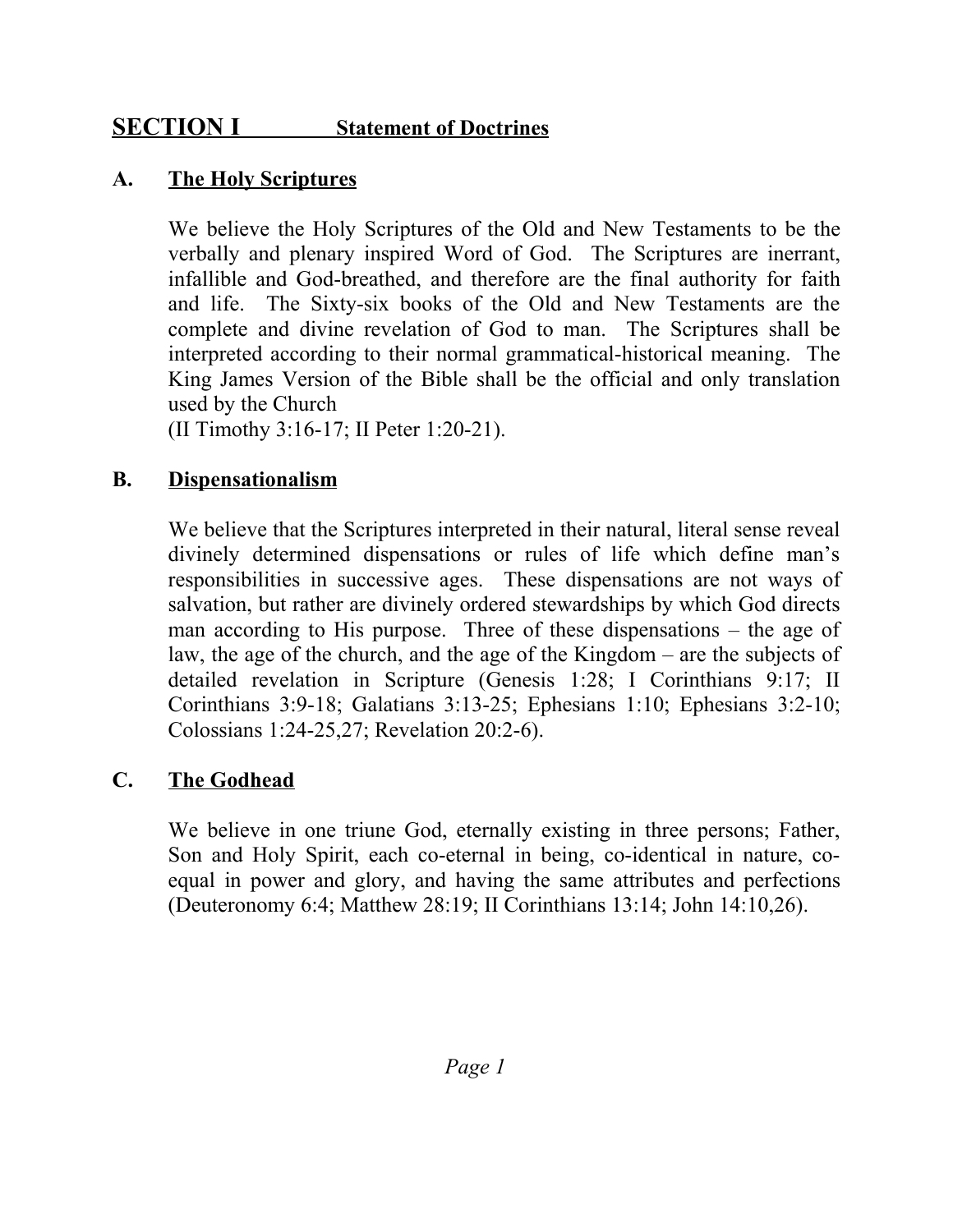# **D. The Person and Work of Christ**

1. We believe that the Lord Jesus Christ, the eternal Son of God, became man, without ceasing to be God, having been conceived by the Holy Spirit and born of the virgin Mary in order that He might reveal God and redeem sinful men (Isaiah 7:14; Isaiah 9:6; Luke 1:35;John 1:2,14; II Corinthians 5:19-21;Galatians 4:4-5; Philippians 2:5-8).

2. We believe that the Lord Jesus Christ accomplished our Redemption through His death on the cross as a representative, vicarious, substitutionary sacrifice; and that our justification is made sure by His literal, physical resurrection from the dead (Acts 2:18-36; Romans 3:24-25; I Peter 2:24; Ephesians 1:7; I Peter 1:3-5).

3. We believe that the Lord Jesus Christ ascended to Heaven, and is now exalted at the right hand of God, where, as our High Priest, He fulfills the ministry of Representative, Intercessor, and Advocate (Acts 1:9-10; Hebrews 9:24; Romans 7:25; Romans 8:34; I John 2:1-2).

# **E. The Person and Work of the Holy Spirit**

1. We believe that the Holy Spirit is a person who convicts the world of sin, of righteousness, and of judgment; and that He is the Supernatural Agent in regeneration, baptizing all believers into the body of Christ, indwelling and sealing them unto the day of redemption (John 16:8-11; Romans 8:9; I Corinthians 12:12-14; II Corinthians 3:6; Ephesians 1:17-18; Ephesians 5:18; I John 2:20,27).

2. We believe that He is the Divine Teacher who assists believers to understand and appropriate the Scriptures and that is the privilege and duty of all the saved to be filled with the Spirit (Ephesians 1:17-18; Ephesians 5:18; I John 2:20,27).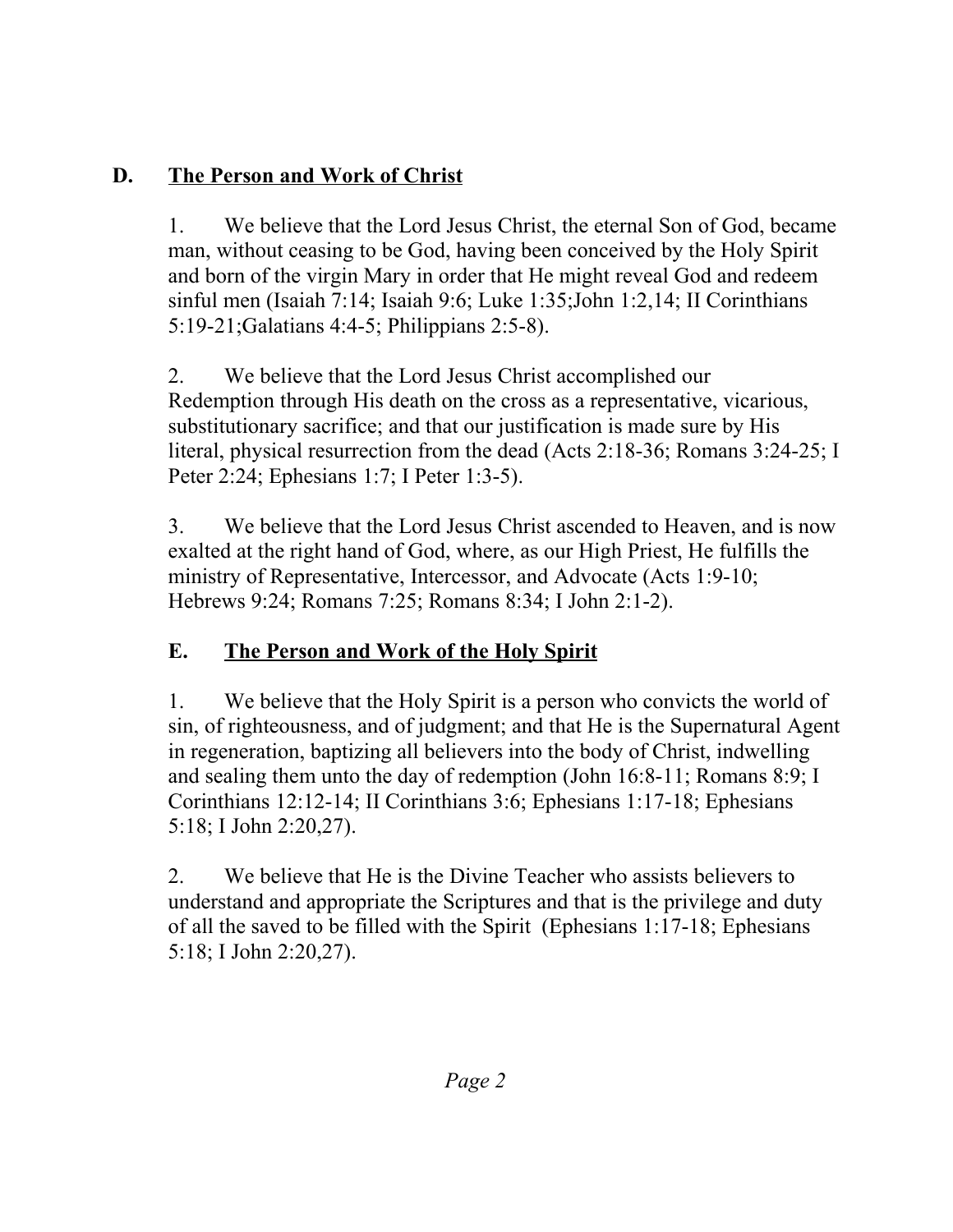3 We believe that God is sovereign in the bestowal of spiritual gifts to every believer. God uniquely uses evangelists, pastor, and teacher to equip believers in the assembly in order that they can do the work of the ministry (Romans 12:3-8; I Corinthians 12:4-11,28; Ephesians 4:7-12).

4. We believe that the sign gifts of the Holy Spirit such as speaking in tongues and the gift of healing , were temporary. We believe that speaking in tongues was never the common or necessary sign of the baptism or filling of the Holy spirit and that ultimate deliverance of the body form sickness or death awaits the consummation of our salvation in the resurrection, though God frequently chooses to answer the prayers of believers for physical healing (I Corinthians 1:22; I Corinthians 13:8; I Corinthians 14:212-22).

# **F. The Total Depravity of Man**

We believe that man was created in the image and likeness of God, but that is Adam's sin the human race fell, inherited a sinful nature, and became alienated from God; and, that man is totally depraved, and of himself, utterly unable to remedy his lost condition (Genesis 1:26-27; Romans 3:22-23; Romans 5:12;Romans 6:23; Ephesians 2:1-3; Ephesians 4:17-19).

# **G. Salvation**

We believe that salvation is the gift of God brought to man by grace and received by personal faith in the Lord Jesus Chris, whose precious blood was shed on Calvary for the forgiveness of sins (John 1:12; Ephesians 1:7; Ephesians 2:8-10; I Peter 1:18-19).

# **H The Eternal Security and Assurance of Believers**

1. We believe that all the redeemed, once saved, are kept by God's power and are thus secure in Christ forever (John 6:37-40; John 10:27-30; Romans 8:1,38-39; I Corinthians 1:4-8; I Peter 1:4-5).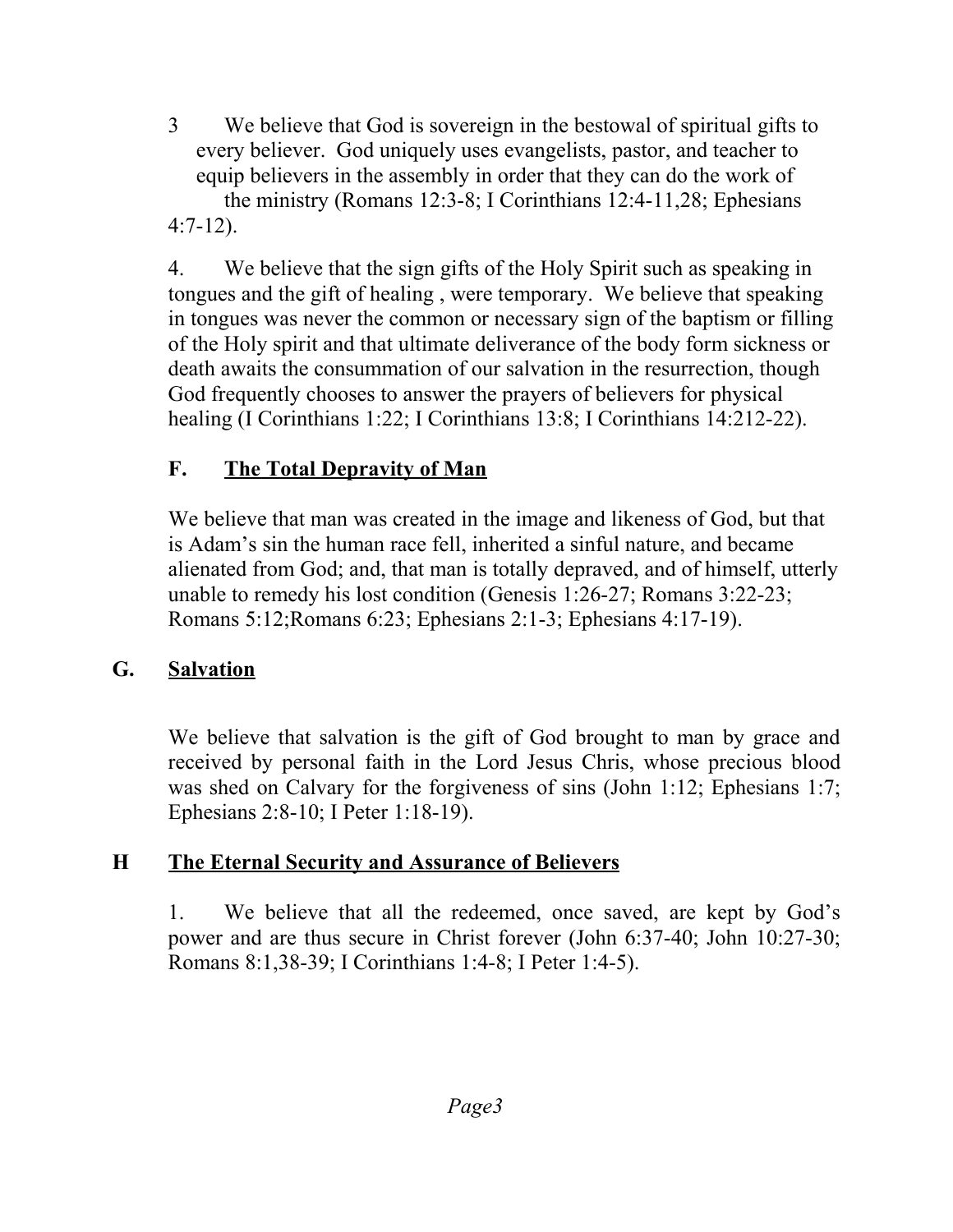2. We believe that it is the privilege of believers to rejoice in the assurance of their salvation through the testimony of God's Word, which clearly forbids the use of Christian Liberty as an occasion to the flesh (Romans 12:13-14; Galatians 5:13; Titus 2:11-15).

# **I The Church**

1. We believe that the local church , which is the body and the espoused Bride of Christ is solely made up of born-again persons (I Corinthians 12:12-14; II Corinthians 11:2; Ephesians 1:22-23; Ephesians 5:25-27).

2. We believe that the establishment and continuance of local churches is clearly taught and defined in the New Testament Scriptures (Acts 14:27; Acts 20:17,28-32; I Timothy 3:1-13; Titus 1:5-11).

3. We believe in the autonomy of the local church free of any external authority or control (Acts 13:1-4; Acts 15:19-31; Acts 20:28; Romans 16:1,4: I Corinthians 3:9,16; I Corinthians 5:4-7,13; I Peter 5:1-4).

4. We recognize water baptism by immersion and the Lord's Supper as the only two Scriptural ordinances of obedience for the Church in this age (Matthew 28:19-20; Acts 2:41-42; Acts 18:18; I Corinthians 11:23-26).

## **J. Separation**

We believe that all the saved should live in such a manner as not to bring reproach upon their Savior and Lord; that separation from all religious apostasy, all worldly and sinful pleasures, practices and associations is commanded of God (Romans 12:1-2;Romans 14:13; II Corinthians 6:14-7:1; II Timothy 3:1-5; I John 2:15-17; II John 9-11).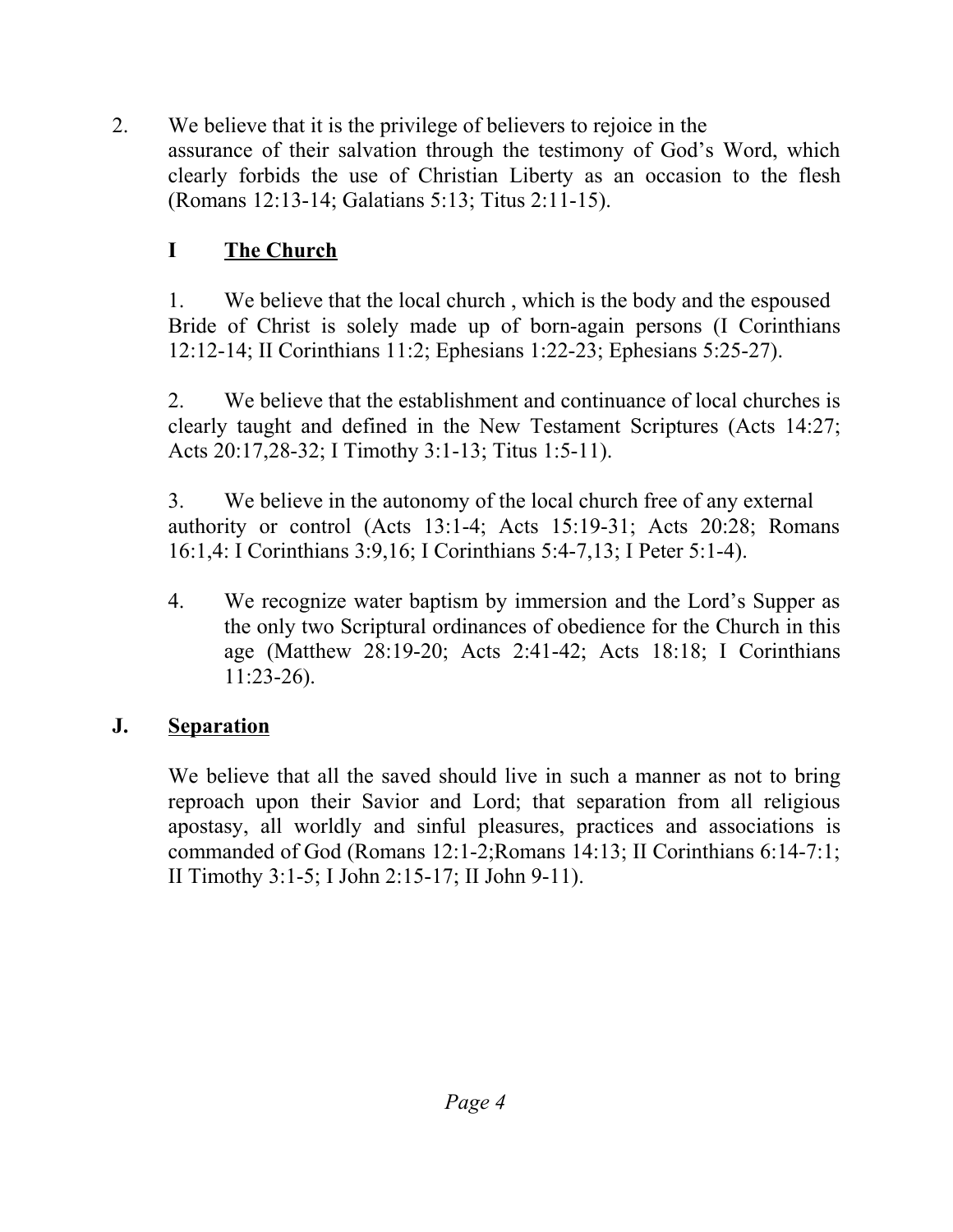## **K. The Second Advent of Christ**

We believe in that "Blessed Hope," The personal, imminent return of Christ, who will rapture His Church prior to the seven-year tribulation period. At the end of the tribulation Christ will personally and visibly return with His saints, to establish His earthly Messianic Kingdom which was promised to the Nation of Israel (Psalm 89:3-4;Daniel 2:31-45; Zechariah 14:4-11; I Thessalonians 1:10; I Thessalonians 4:13-18; Titus 2:13; Revelation 4:10; Revelation 19:11-16; Revelation 20:1-6).

# **L. The Eternal State**

1. We believe in the bodily resurrection of all men, the saved to eternal life, and the unsaved to judgment and everlasting punishment (Matthew 25:46; John 5:28-29; John 11:25-36- Revelation 20:5-6,12-13).

2. We believe that the souls of the redeemed are at death, absent from the body and present with the Lord, where in conscious bliss they await the first resurrection; when spirit, soul, and body are reunited to be glorified forever with the Lord (Luke 23:43; II Corinthians 5:8; Philippians 1:23; Philippians 3:21; I Thessalonians 4:16-17; Revelation 20-4-6).

3. We believe that the souls of unbelievers remain after death, in conscious punishment and torment until the second resurrection when with soul and bodily reunited, they shall appear at the Great White Throne of Judgment, and shall be cast into the Lake of Fire, not to be annihilated, but to suffer everlasting conscious punishment and torment (Matthew 25;41-46; Mark 9:43-48;Luke 16:19-26; II Thessalonians 1:7-9; Jude 6-7; Revelations 20:11-15).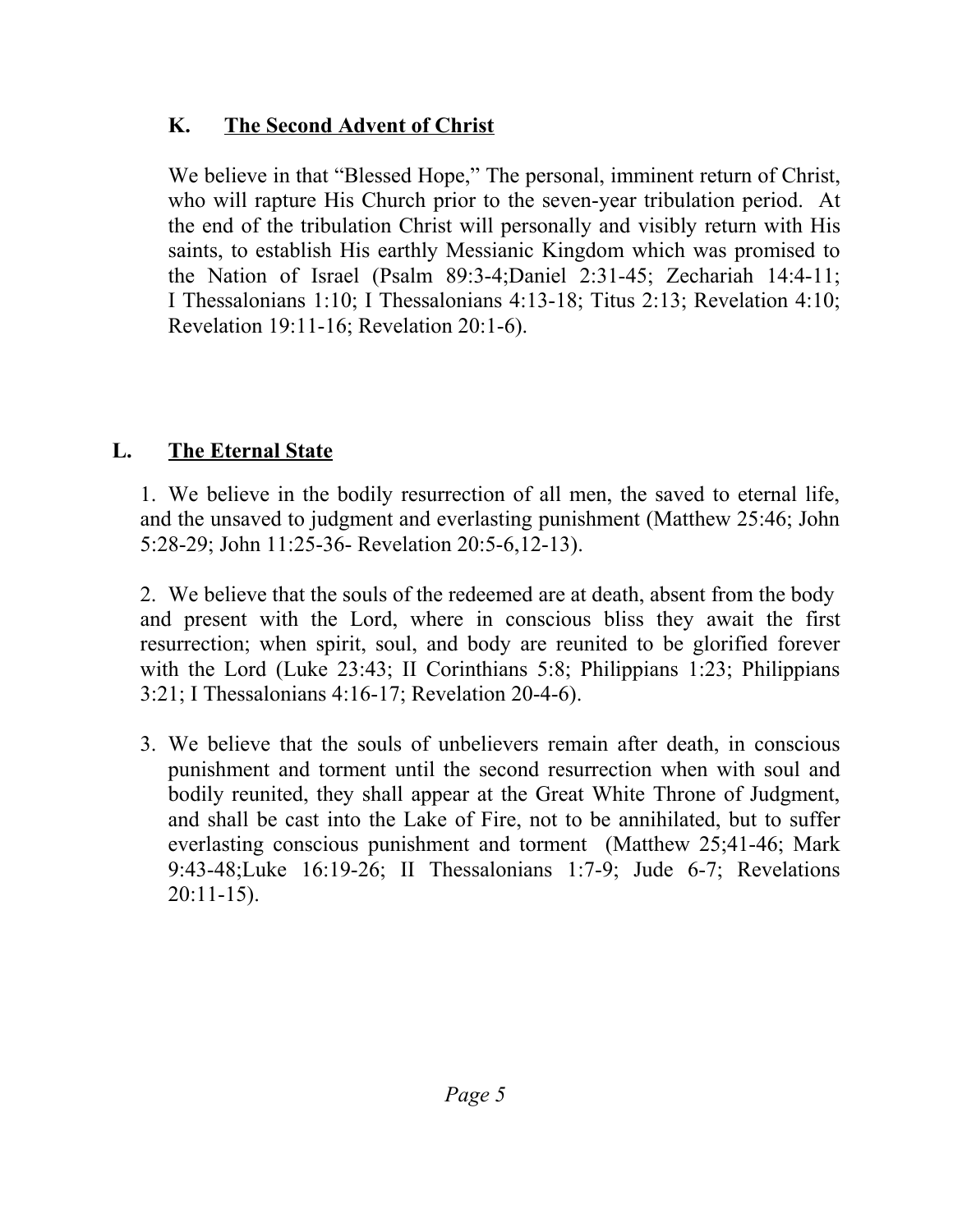#### **M. The Personality of Satan**

We believe that Satan is a person, the author of sin, and the one who incited the fall of man; that he is the open and declared enemy of God and man, and that he shall be eternally punished in the Lake of Fire (Job 1:6-7; Isaiah 14:12-17; Matthew 4:2-11; Matthew 25:41; Revelation 20:10).

#### **N. Creation**

We believe that God created the universe in six literal 24-hour periods. We reject evolution, the Gap Theory, the Day-Age Theory, and Theistic Evolution as unscriptural theories of origin (Genesis 1-2; Exodus 20:11).

## **O. Civil Government**

We believe that God has ordained and created all authority consisting of three basic institutions: 1) the home; 2) the Church; 3) the state. Every person is subject to these authorities, but all (including the authorities themselves) are answerable to God and governed by His Word. God has given each institution specific Biblical responsibilities and balance those responsibilities with the understanding that no institution has the right to infringe upon the other. The home, the church and the state are equal and sovereign in their respective biblically assigned spheres of responsibility under God (Romans 13:1-7; Ephesians 5:22-24; Hebrews 13:17; I Peter 2:13-14).

#### **P Human Sexuality**

We believe that God has commanded that no intimate sexual activity should be engaged in outside of marriage between a man and a woman. We believe that any form of homosexuality, lesbianism, bisexuality, bestiality, incest, fornication, adultery and pornography are sinful perversions of God's gift of sex (Genesis 2:24; Genesis 19:5,13; Genesis 26:8-9; Leviticus 10:1-30; Romans 1:26-29; I Corinthians 5:1; I Corinthians 6:9; I Thessalonians 4:1-8; Hebrews 13:4).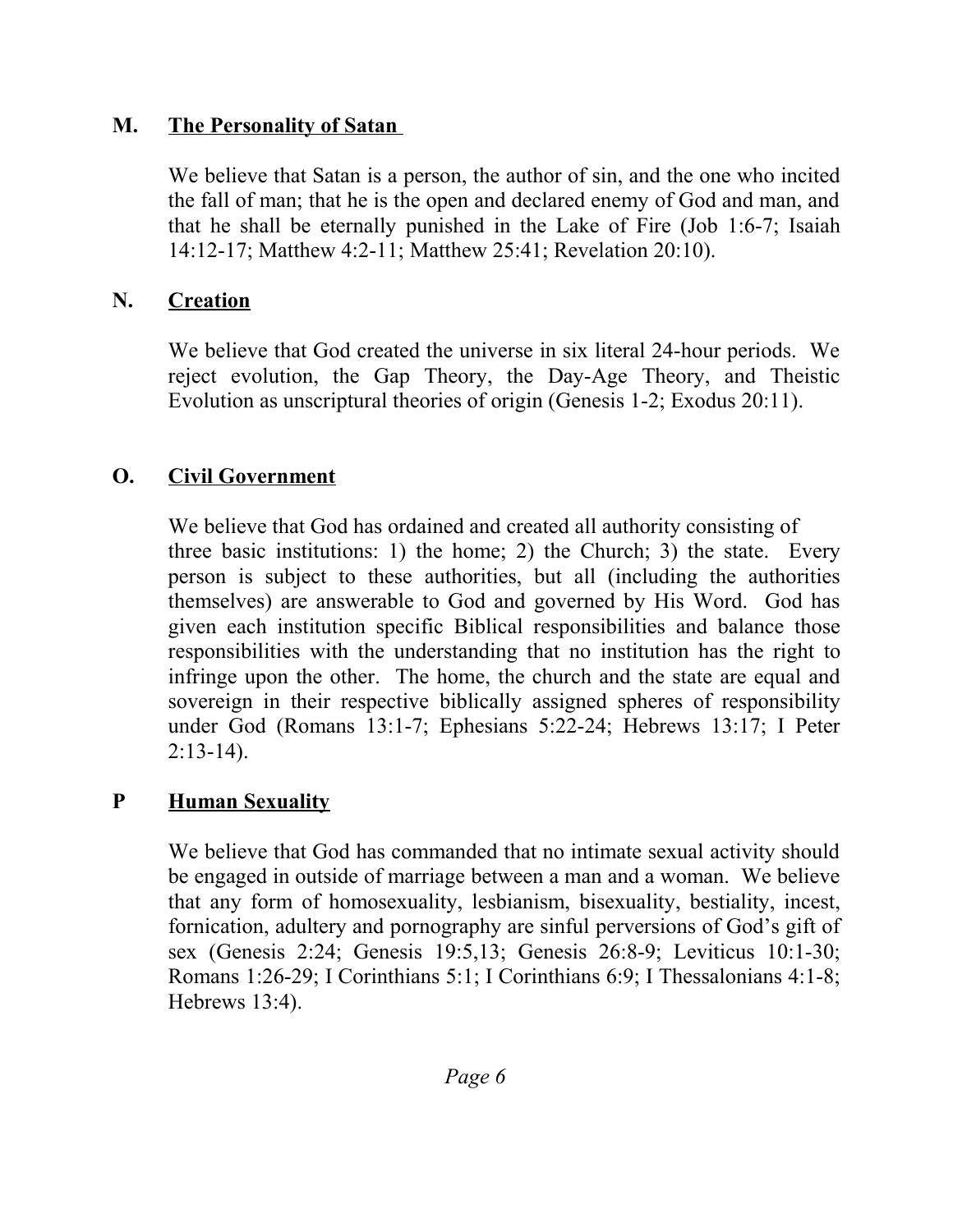## **Q. Divorce and Remarriage**

- 1. We believe that it is God's divine will that Christian marriages last until one of the spouses dies (Matthew 19:3-9; Mark 10:2-12; Romans  $7:1-3$ ).
- 2. We believe that the only clear scriptural ground for divorce is adultery (Matthew 5:31-32).
- 3. We believer that unscriptural divorce and remarriage even though prevalent today is still sin (Malachi 2:11-16).
- 4. We believe this sin, like all sin can be confessed and forgiven by the shed blood of the Lord Jesus (I Corinthians 6:9-11; I John 1: 7,9).
- 5 We believe that divorce and remarriage disqualifies a person from Christian service only with regard to the office of Pastor and Deacon (I Timothy 3:2,12; Titus 1:6).

# **R. Abortion**

We believe that human life begins at conception and that the unborn child is a living human being. Abortion constitutes the unjustified inexcusable taking of unborn human life. Abortion is murder. There is no scriptural reasoning to permit such action (Job 3:16;Psalm 51:5;Psalm 139:14-16; Isaiah 44:24; Isaiah 49:1,5; Jeremiah 1:5; Jeremiah 20:15-18; Luke 1:44).

## **S. Missions**

We believe that God has given the Church a Great Commission to proclaim the gospel to all nations so that there might be a great multitude from every nation, tribe, ethnic group, and language group that believes on the Lord Jesus Christ. As ambassadors of Christ we must use all available means to go to the foreign nations and not wait for them to come to us (Matthew 28:19-20; Mark 16:15; Luke 24:46,48; John 20:21; Acts 1:8; II Corinthians 5:20).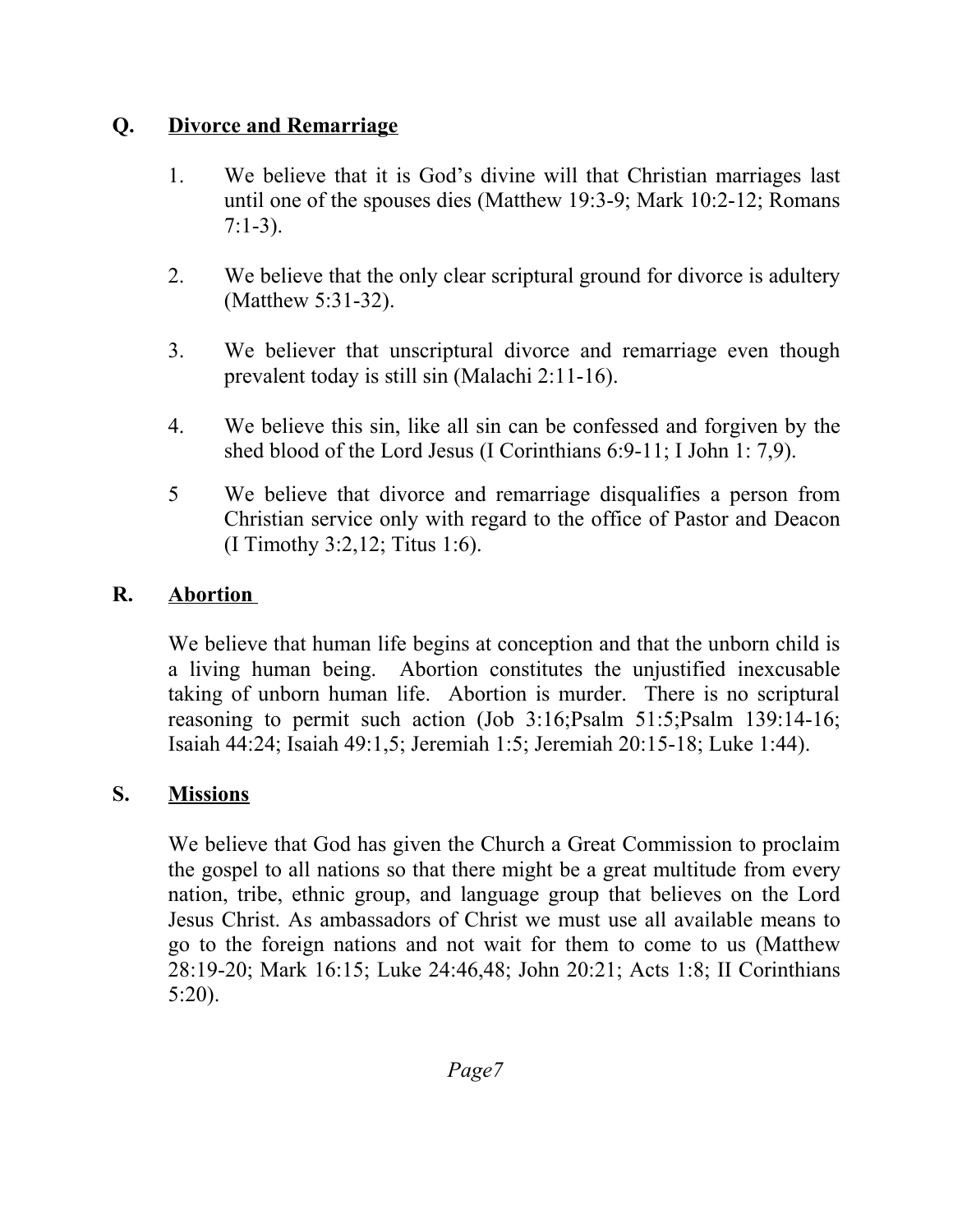## **T. Lawsuits Between Believers**

We believe that Christians are prohibited from bringing civil lawsuits against other Christians or the Church to resolve personal disputes. We believe the Church possesses all the resources necessary to resolve personal disputes between members. We do believe, however, that a Christian may seek compensation from another Christian's insurance company as long as the claim is pursued without malice or slander (I Corinthians 6:1-8; Ephesians 4:31-32).

# **U. Giving**

We believe that every Christian, as a steward of that portion of God's wealth entrusted to him, is obligated to support his local church financially. We believe that God has established the tithe as a basis for giving, but that every Christian should also give other offerings sacrificially and cheerfully to the support of the Church, the relief of those in need, and the spread of the Gospel. (Genesis 14:20; Proverbs 3:9-10; Acts 4:34-37; I Corinthians 16:2; II Corinthians 9:6-7; Galatians 6:6; Ephesians 4:28; I Timothy 5: 17-19; I John 3:17).

# **SECTION II** Authority of Statement of Doctrines

The Statement of Doctrines does not exhaust the extent of our faith. The Bible itself is the sole and final source of all that we believe. We do believe, however, that the foregoing Statement of Doctrines accurately represents the teaching of the Bible, and therefore, is binding upon all members.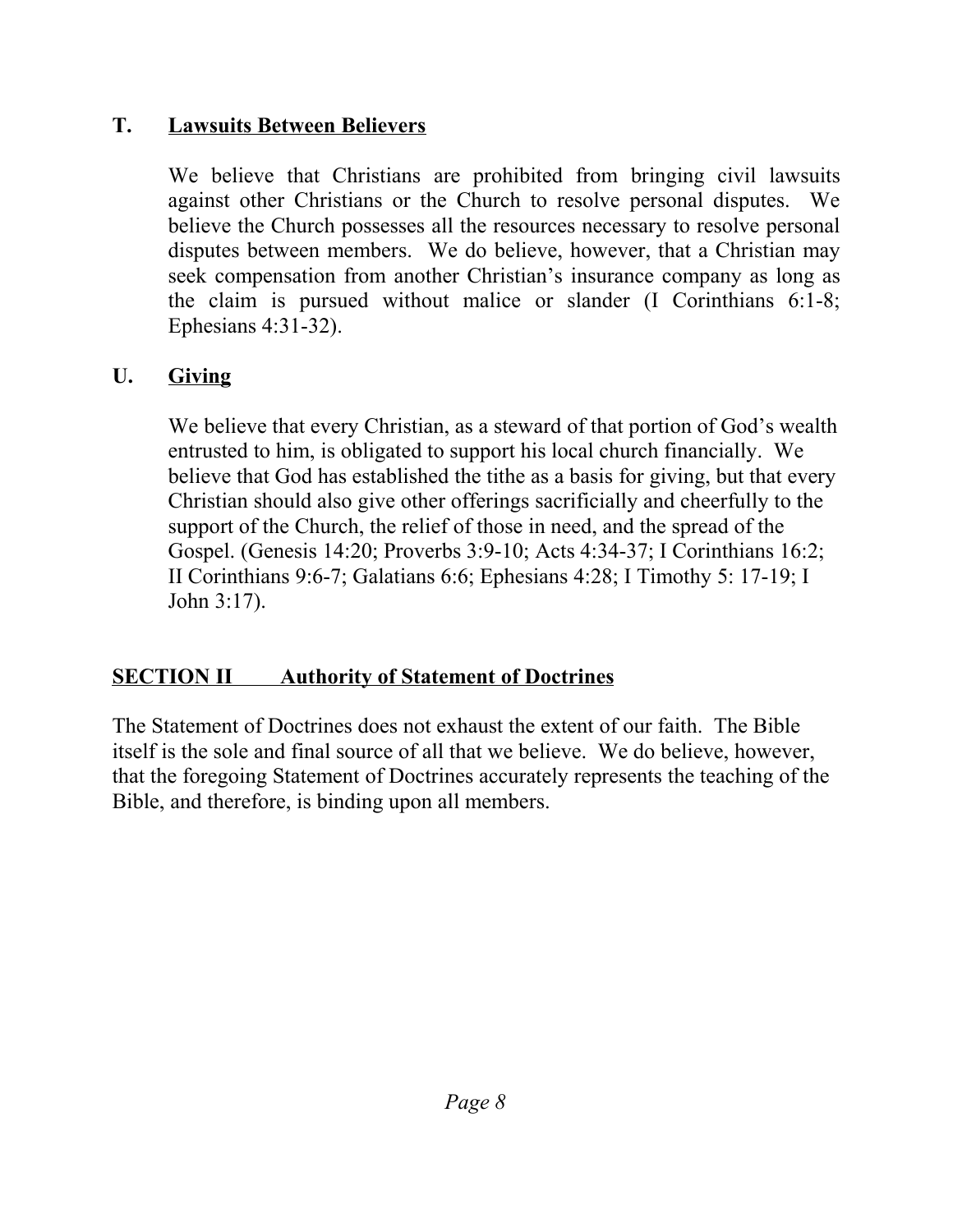#### **SECTION III Church Covenant**

#### **Purpose**

The purpose of the Church Covenant is to have the membership of the church make a commitment to live godly separated lives. It is in no way meant to be a list of commandments that we must follow to obtain salvation. It is not a checklist to see if we qualify to be a member of this church. It is a list of expectations that we as a church body ask of one another so that we might maintain a good testimony as individuals and as a church (John 15:19; Romans 12:1-2; II Corinthians 6:14-7-1; Ephesians 2:8-9; I John 2:15-17).

## **Covenant**

Having been led, as we believe, by the Spirit of God, to receive the Lord Jesus Christ as our Savior, and on profession of our faith, having been baptized in the name of our Father, and of the Son and of the Holy Ghost, we do now, in the presence of God, angels and this assembly, most solemnly and joyfully enter into covenant with one another, as one body of Christ. We engage, therefore, by the aid of the Holy Spirit, to walk together in Christian love; to strive for the advancement of this church in knowledge, holiness and comfort; to promote its prosperity and spirituality; to sustain its worship, ordinances, discipline and doctrines; to give it a sacred preeminence over all institutions of human origin; to contribute cheerfully and regularly to support of the ministry, the expenses of the church, the relief of the poor, and the spread of the gospel throughout all nations.

We also engage to maintain family and private devotions; to religiously educate our children; to seek the salvation of our kindred, acquaintances, and all others; to walk circumspectly in the world; to be just in our dealings, faithful to our engagements, and exemplary in or deportment; to avoid all tattling, backbiting, and excessive anger; to abstain from worldly activities involving alcohol, pornography, gambling, and fleshly music; to be free from all oath-bound secret societies and partnerships with unbelievers; to

(continued on next page)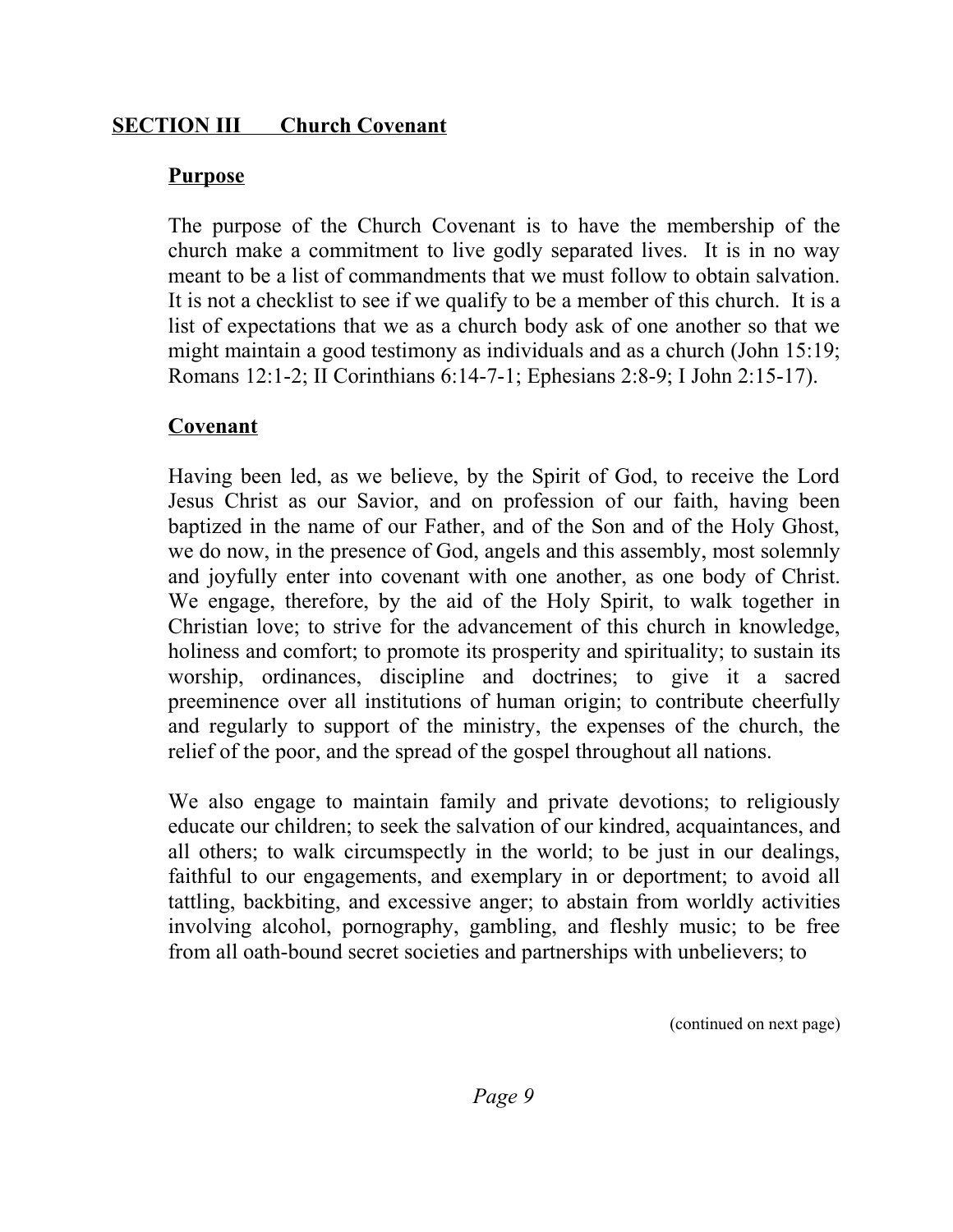abstain from the sale or use of tobacco in any form, narcotic drugs, or intoxication drink as a beverage; and to be zealous in our efforts to advance the Kingdom of our Savior.

We further engage to watch over one another in brotherly love; to remember each other in prayer; to aid each other in sickness and distress; to cultivate Christian sympathy in feeling and courtesy of speech; to be slow to take offense, but always ready for reconciliation, and mindful of the rules of our Savior, to secure reconciliation without delay.

We more over engage, That when we remove from this place, we will as soon as possible, unite with some other church where we can carry out the spirit of this covenant and the principles of God's Word.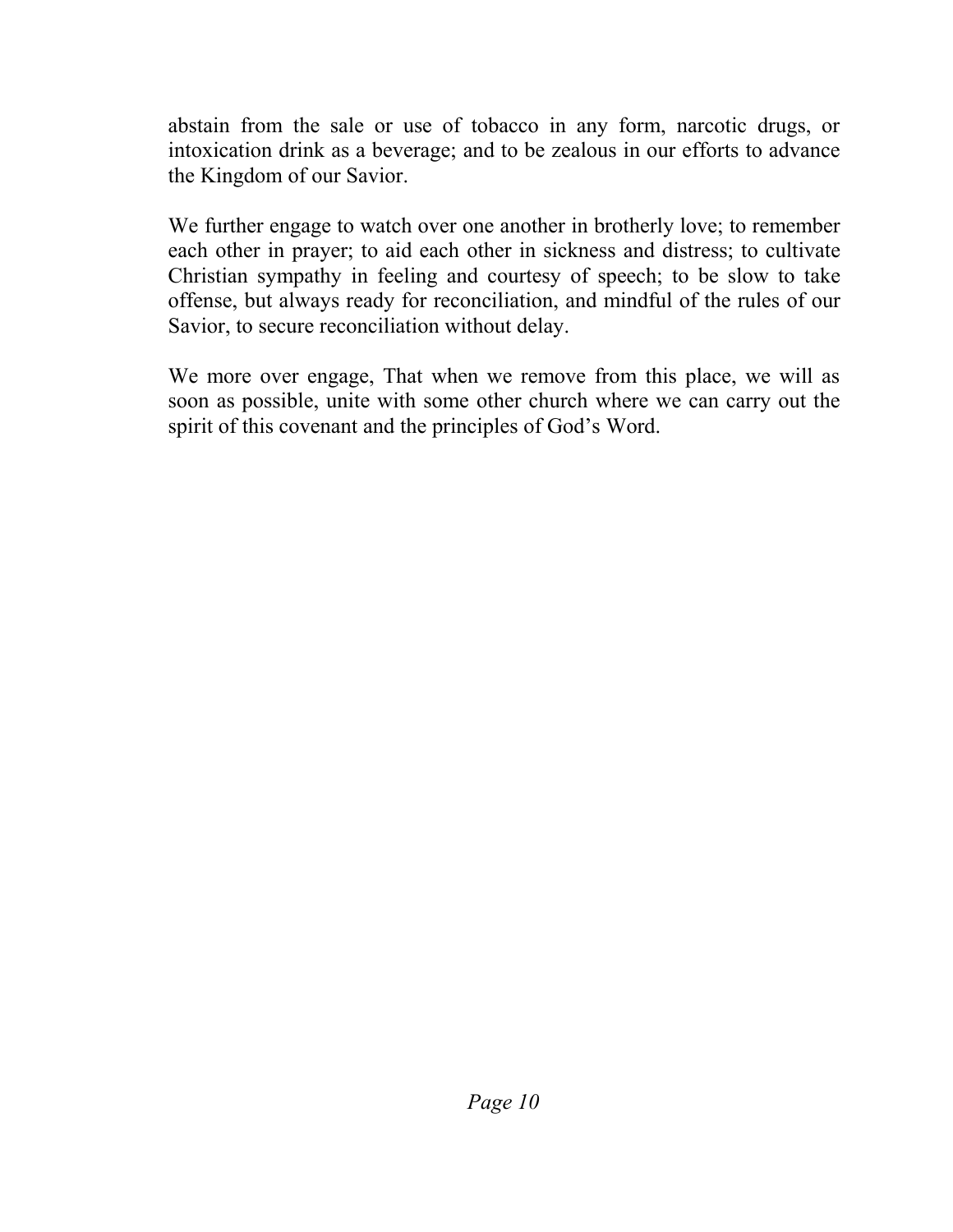# **SECTION IV** By – Laws

# **Article I. NAME**

The name of this church organization shall be called **AMAZING GRACE BAPTIST CHURCH,** Vancouver, Washington

## **Article II. PURPOSE**

The purpose and mission of this church shall be to strive by the help of God, and the power of the Holy Spirit to carry out the Great Commission of our Lord Jesus Christ as stated in Matthew 28:18-20, and elsewhere:

- **A.** To make individual disciples by taking the Gospel to the lost.
- **B.** To teach and lead converts to follow the Lord in obedience and association to Him by baptism (immersion) and in faithfulness to Him in all areas of life.
- **C.** To teach the whole counsel of God, all things whatsoever He has commanded us.

## **Article III. AUTHORITY**

The Holy Scriptures shall be considered the full and final authority in all matters of faith, doctrine and practice. To clearly define our doctrinal position, the Statement of Doctrine shall be adopted and attached hereto.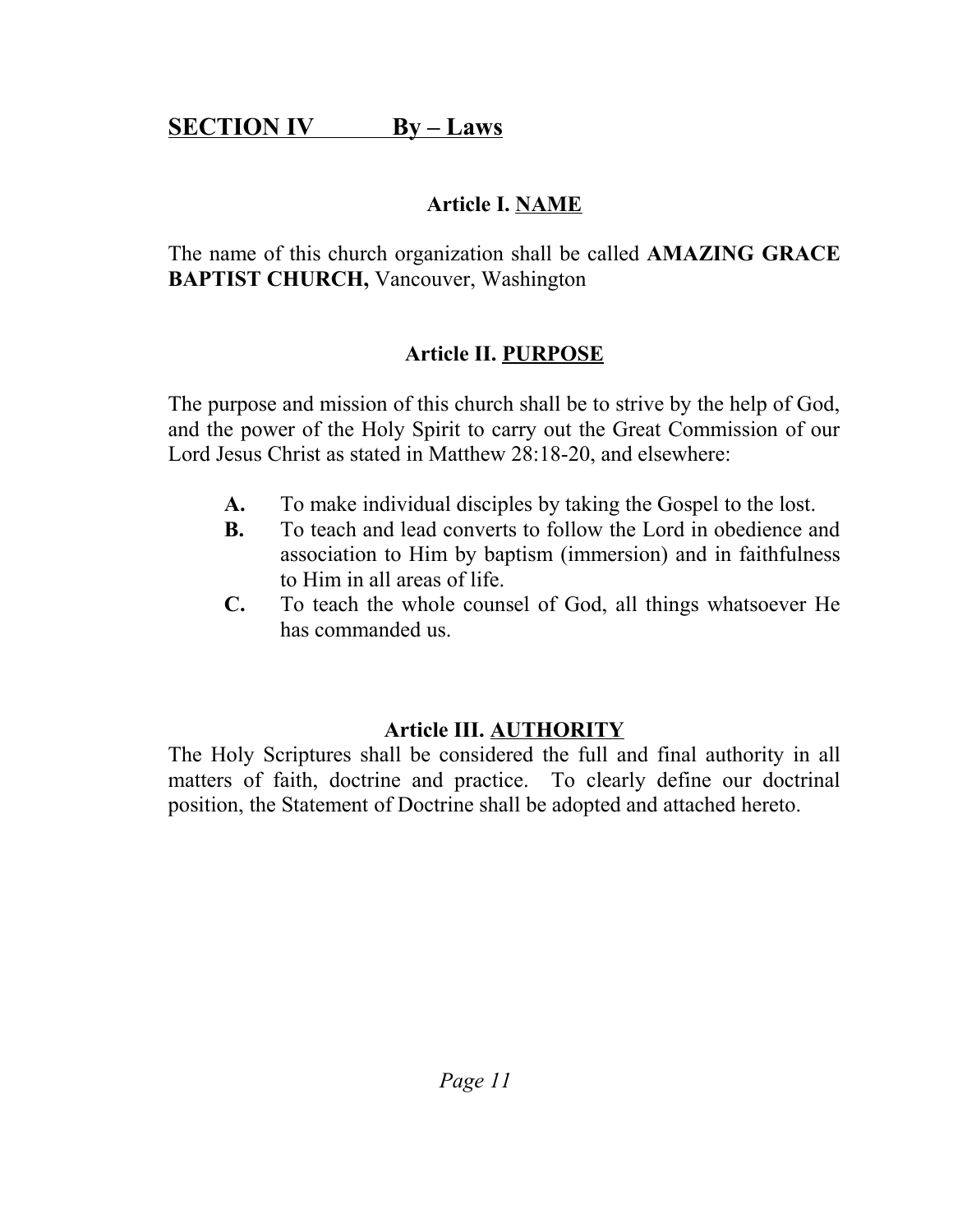#### **Article IV. GOVERNMENT**

The church has always been and shall continue to be an independent body of baptized believers. The government of this church has always been and shall continue to be vested in its assembled membership, and it shall never be subject to the control of any other ecclesiastical body, and no denominational or ecclesiastical representatives shall ever sit in judgment over its affairs. The church may fellowship and cooperate with other sovereign, autonomous, fundamental Baptist churches for the furtherance of the Gospel when such shall be wholly in accordance with the Scriptures, but no rules, regulations or binding commitments shall be made to such bodies which call for more than voluntary action on the part of this church and any such fellowship and cooperation may be broken at any time.

#### **Article V. FINANCE**

Scriptural giving is an expression of love to the Lord Jesus Christ - therefore, it shall be a voluntary and free will offering uninfluenced by any consideration of material or worldly reward. Tithes and offerings brought into the general treasury of the church is the only method of finance found in the Scriptures; therefore, it shall be the duty of the members to bring their tithes and offerings into the general treasury of the church (I Corinthians 16:2).

## **Article VI. MEMBERSHIP**

## *SECTION 1. Reception of Members.*

Any person professing faith in our Lord and Savior Jesus Christ who can conscientiously subscribe to the Doctrinal Statement of the Amazing Grace Baptist Church may be received into its membership by vote as follows:

- **A. By BAPTISM**
- B. **By LETTER** from another orthodox Baptist church of like faith.
- C. **By STATEMENT** of faith and scriptural baptism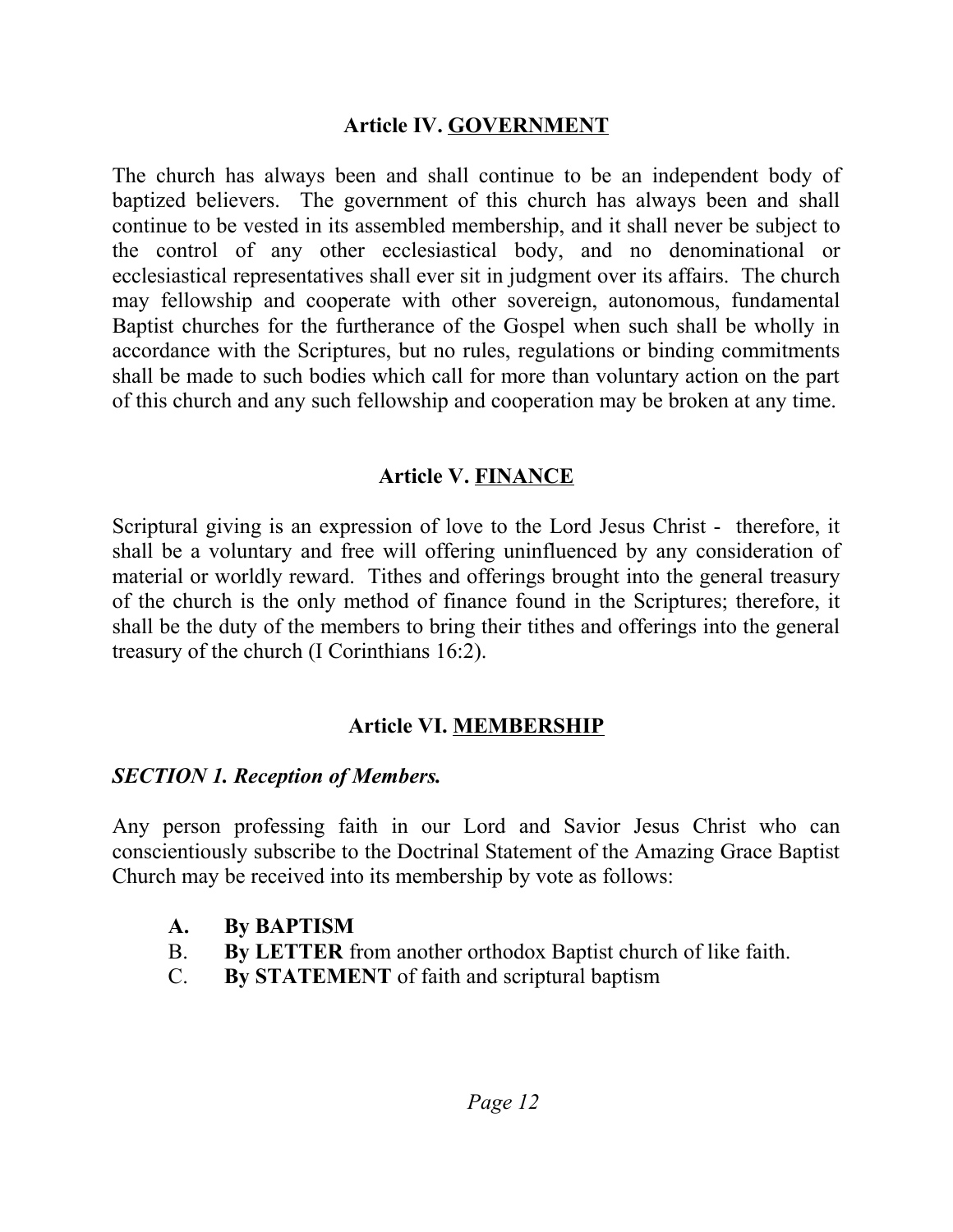D. **By RESTORATION.** Any person whose membership has been terminated through discipline, may upon public confession of his sins or errors, and three months attendance after said confession that reveals faithfulness in attendance, Christian spirit, and liberality in stewardship, call for special meeting with the Pastor and Deacons, or Pastor and Discipline Committee wherein it shall be frankly and fully discussed as to the individual's future intentions and relationship to the church. Should the results of said meeting be satisfactory, the Pastor many cause said party to be recommended to the church for membership. No restored member shall hold office for a period of six months following restoration.

All person applying for membership in this church will be examined by the Pastor and or men designated by the Pastor. They will be received into the membership by the church only upon recommendation of the Pastor.

#### *Section 2. Dismissal of Members.*

Membership may be dissolved in the following ways:

- **A. DEATH**
- B. **LETTER** of Recommendation to sister Baptist churches. A member automatically forfeits membership in this church when he joins another church.
- C. **DELINQUENCY** Any member who intentionally avoids all services for a period of six months shall be know as delinquent. After investigation and an effort made on the part of the church, if said condition is not corrected, the delinquent member shall then be dropped from the church roll. (Exception to be made on cases such as providential hindrances, vacations and governmental service).
- D. **DISCIPLINE** Any member whose behavior is detrimental to the testimony of the Lord or the church, gross inconsistency in his Christian life, indifference toward the life and work of the church, active opposition to the policy or leadership of the church, holding or teaching doctrines contrary to the Statement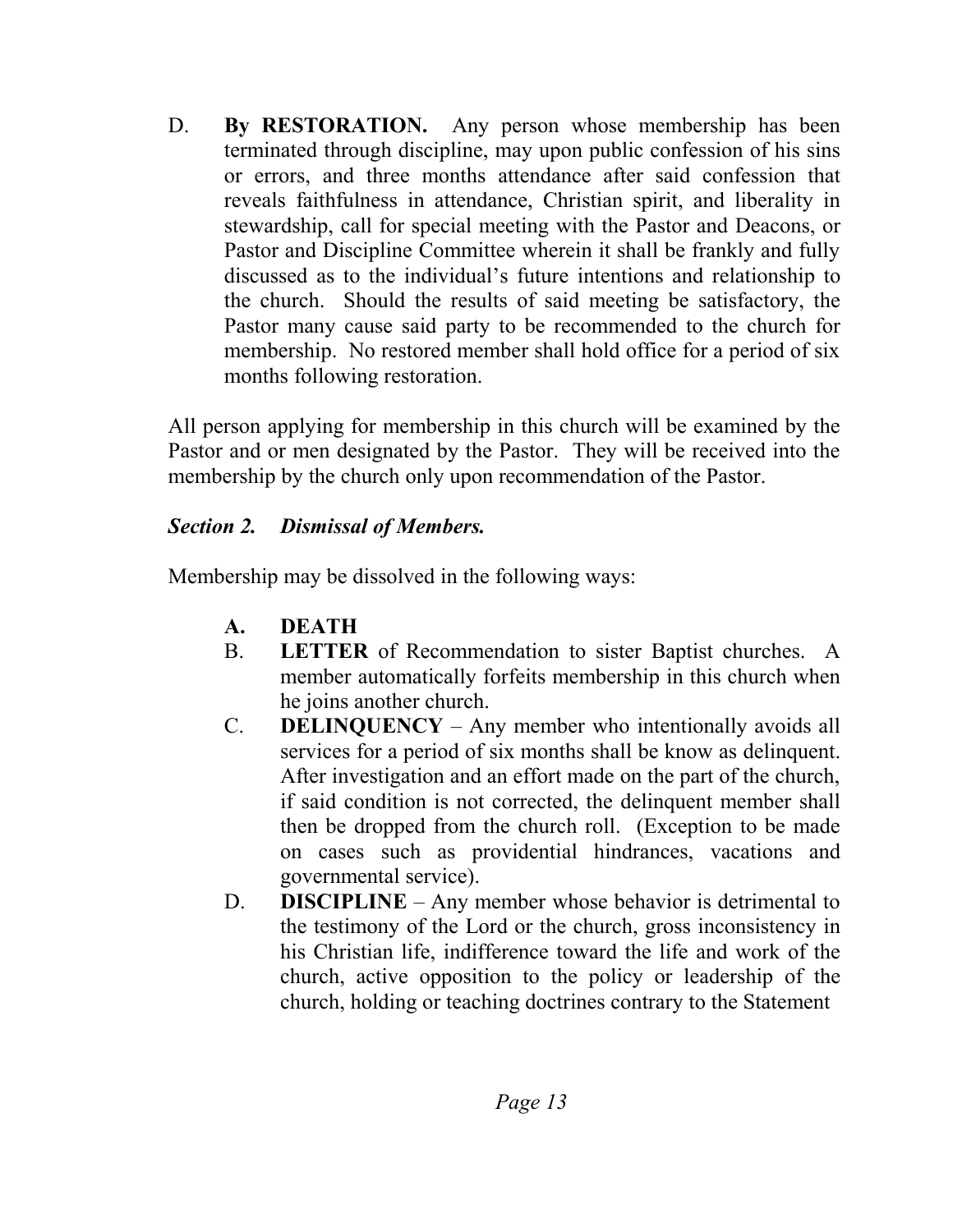of Doctrine whether such teaching be on church property or in some Bible study or meeting held elsewhere, or flagrant sin, shall be interviewed for the purpose of remedying any weakness in his life. It shall be within the providence of the Pastor or Discipline Committee to recommend that said person be removed from the church roll. It shall be the privilege of the Pastor to select three men in the church to serve as Discipline Committee whenever the Pastor should deem such a committee necessary. Depending upon the circumstances with regards to the discipline of a member or members, this committee will bring the matter before the church only if the Pastor should deem it necessary. This Discipline Committee shall serve as such only until the specific task is completed. All procedure of church discipline will be according to the spirit and purpose of Scriptural guidelines (Matt. 18:15-17).

E. **PARTICIPATION IN UNAUTHORIZED MEETINGS** – Any member involved in a secret business meeting with relation to the church, will automatically have his membership terminated no vote will be necessary. Unauthorized letters, petitions or similar devices circulated for the purpose of any church business will fall under this heading and shall be cause for automatic exclusion.

*Section 3. Responsibilities of Members* 

Responsibilities of member are listed in the Church Covenant. (see Section III)

## **Article VII. CHURCH OFFICERS AND THEIR DUTIES**

## *Section 1. PASTOR – Duties and Qualifications*

**A.** The Pastor is a shepherd or spiritual overseer (Webster). The Scripture refers to the office commonly called Pastor as Elder or Bishop. I Tim. 3:1-5, I Pet. 5:1-4, I Tim. 5:17, I Thess. 5:12-13, Acts 20:28 and Heb. 13:7,17 are examples of such and also show clearly that the Pastor is to oversee and supervise the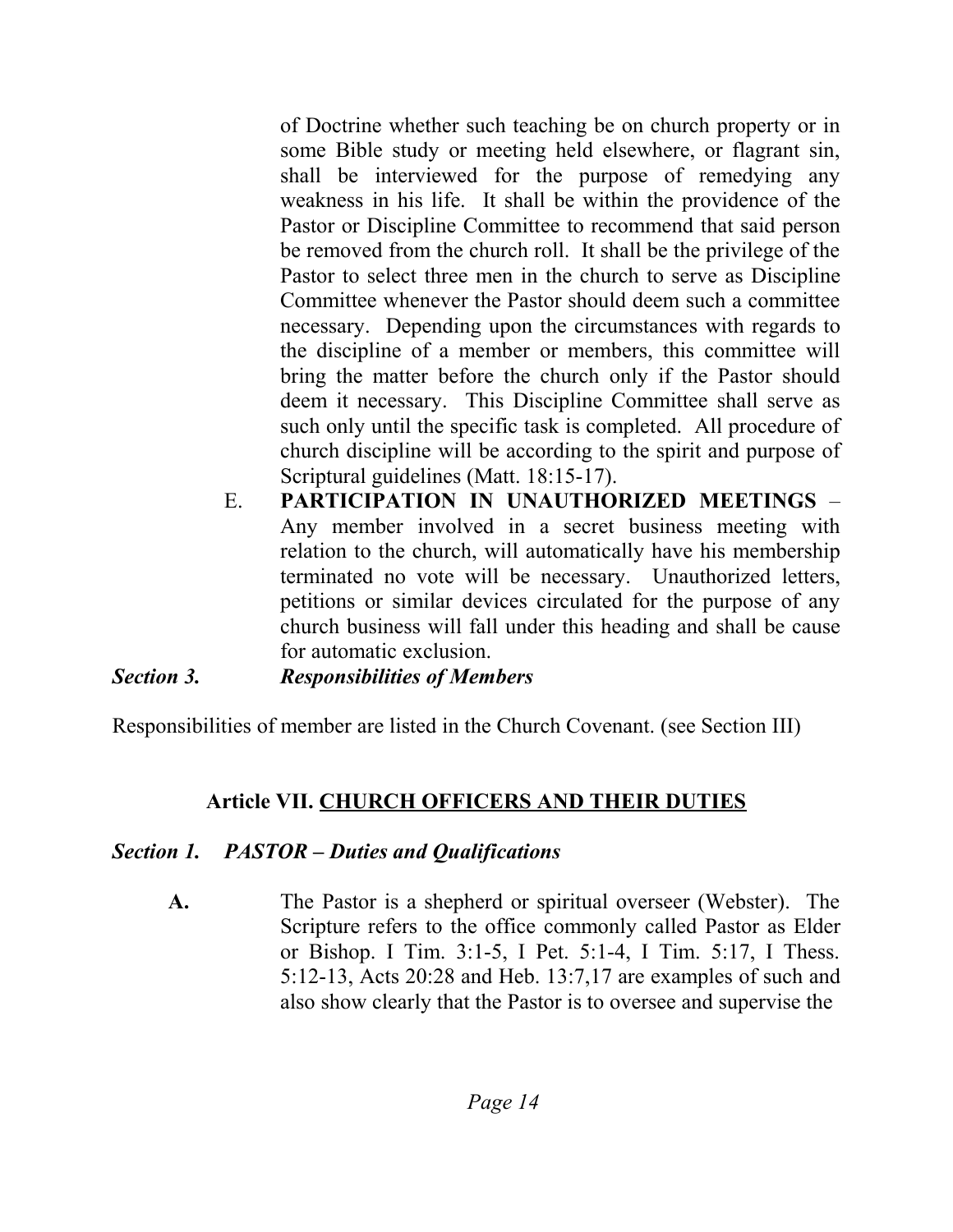affairs of the church. He shall not only have the general supervision of the church but shall have unrestricted liberty in presenting any matter he deems necessary to the church for its consideration and instruction.

- **B.** It shall be the duty of the Pastor to preach regularly at the church, to administer the ordinance of Baptism and the Lord's Supper, and to perform the various duties incumbent to his office.
- **C.** He shall be the moderator of the church and preside at all its business meetings as ex-officio member of all committees and organizations, which includes privilege of voting. He is to be in charge of the pulpit and responsible for supply speakers. He is permitted to hold revival meetings or attend other meetings when he feels led of the Lord to do so. The Pastor shall have authority to purchase anything, which is in his judgment essential to the proper functioning of the church along the line of materials and supplies or hardware for the church not to exceed one thousand dollars. In legal matter he shall act as president.
- **D.** I Tim. 3:1-6 and Titus 1:7-9 give the qualifications of a Pastor. The life of the Pastor and his family should be an example of godliness and spirituality. They should not indulge in worldly or sinful practices, which would tend to weaken the testimony of the church (I Thess. 5:22Z). No one who uses intoxicating liquors or drugs for personal pleasure, or tobacco in any form; oar who belongs to a secret society; or who brings disrepute upon his ministry through sinful language, practice or associations shall be considered for Pastor or having fallen into such be retained as Pastor, if such a course is persisted in (Rom. 12:1-2,. II Cor. 6:11-18).
- **E.** Because of his office, he shall be counted worthy of double honor (I Tim. 5:17). No accusation shall be accepted against him without two or three witnesses (I Tim 5:19).
- **F.** No divorced person shall be Pastor of this church (Matt. 19:3-9, I Tim. 3:2).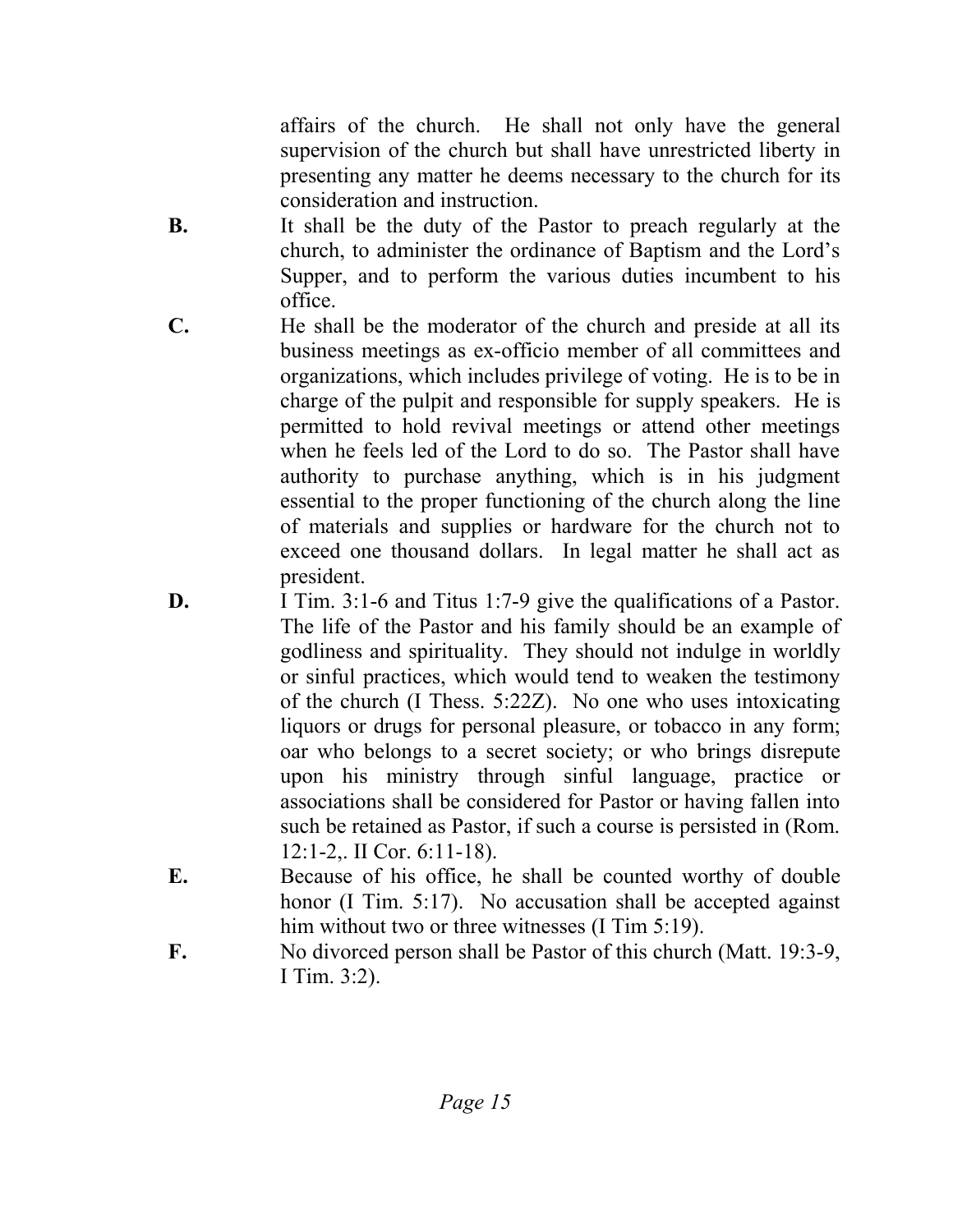- **G.** No person shall be considered for the office of pastor of this church whose beliefs and teachings are not in accordance with the Statement of Doctrine or who will not declare himself to be fundamental, premillenial and independent Baptist.
- **H.** No person shall be considered for the office nor serve as pastor who maintains any connection with the Federal or National Council of Churches or any of its agencies, or conventions, or any other ecclesiastical body or bodies.
- **I.** No woman shall be considered for nor serve as Pastor of this church (1 Tim. 3:2).
- **J.** The term as pastor shall be for an undetermined period of time unless dismissed by the church. Action for the termination of a Pastor shall be taken only for the following reasons: 1. Unscriptural teaching – departure from doctrines set for in the Word of God or 2. Immorality or sinful conduct. Procedure is as follows: If the accusation is proven with two or three witnesses then a majority of the elected Deacons, or Trustees in case of no Deacons, shall announce a special business meeting at least two weeks in advance. The church will then vote to vacate his office and seek to replace him
- **K.** The Pastor shall have the authority to hire and dismiss all church employees. He shall keep the church officers fully informed of any actions taken. The wages and raises of church employees shall be reviewed once a year and left to the discretion of the Pastor and church officers.

## *Section 2. PASTOR – Call of*

Whenever it is necessary, by the death or resignation of the Pastor, the church shall, without unnecessary delay, proceed to secure a new pastor in the following manner.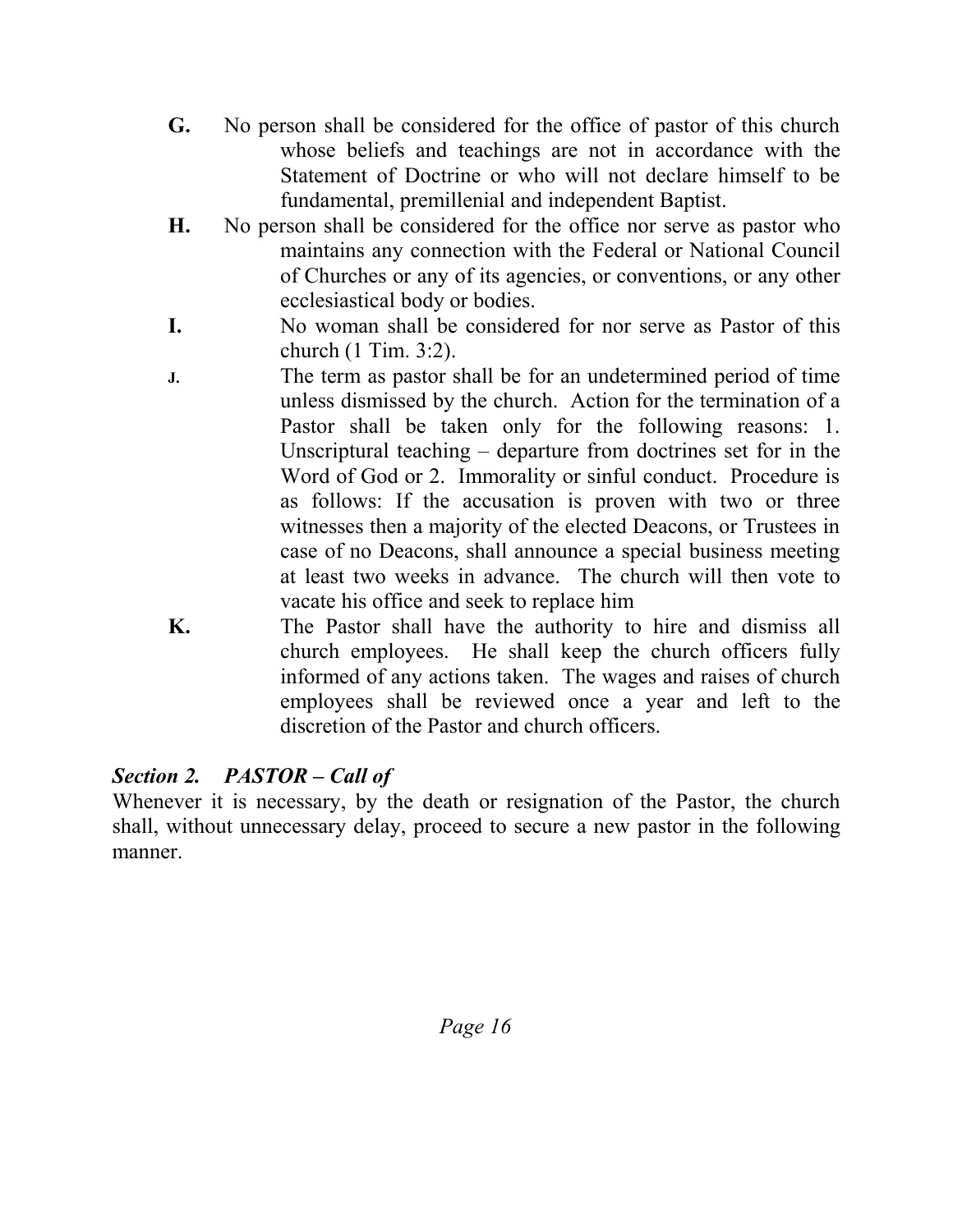- **A.** Five men, representative of the church, who have been members of the church for at least one year and who are not related shall be known as the Pulpit Committee. The committee shall be elected to office by a  $\frac{3}{4}$  majority vote when the need arises in the event of the Pastor's death or resignation.
- **B.** A chosen member of the Pulpit Committee shall contact and invite some minister to fill the pulpit in the light of a call. The minister must be of good report and in full accordance with the Statement of Doctrine, Constitution and By-Laws and meet the requirements set for in the Word of God for a Pastor (Article VII, Section 1, A-K). An interview is recommended. Much prayer and a majority of the Pulpit Committee's vote is necessary before a preacher is invited.
- **C.** It shall be announced in at least one regular public service previous to the taking of a ballot that the visiting minister is a candidate for the office of Pastor of the church, and the time of voting announced.
- **D.** A three-fourths majority of members present and voting shall be necessary for the calling of a Pastor.
- E. The Deacons may act as a Pulpit Committee either by appointment of Pastor or elected by the church, except in case of the Pastor's dismissal.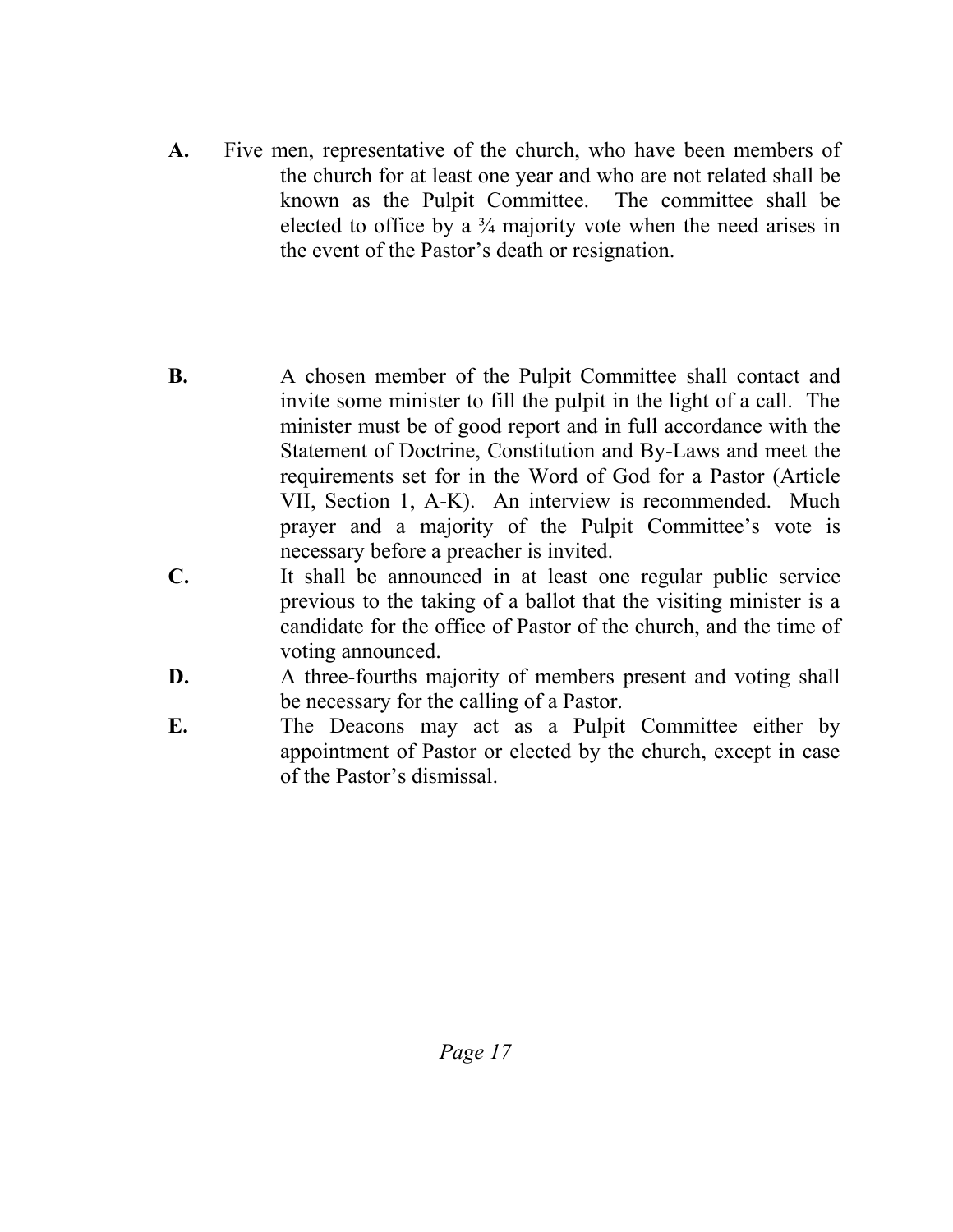## *Section 3. DEACONS*

- **A.** The office of Deacon shall not in any way be taken to mean authority over the church or Pastor. The word 'Deacon' in the Bible means servant, attendant, aid, waiter, or runner of errands. The first Deacons (Acts 6:1-4) were chosen by the church to perform such tasks as would free those in charge of the services for prayer and the study of the Word of God.
- **B.** The general duties of the Deacon will therefore be to assist the Pastor in whatever way necessary to allow him to be unencumbered with physical service so he can minister in the Word and prayer. The Deacon can and should be a spiritual help to the church in whatever area the overseer appoints him to.
- **C.** Cualifications of the Deacon are found in the Word of God (I Tim. 3:8-13) and are basically the same as the Pastor's (Article VII, Section 1, D).
- **D.** There is no minimum number of Deacons required. The church in Acts chapter six only appointed Deacons as the need arose. The need will dictate as to the number of Deacons in office at any one time.
- **E.** Candidates for Deacon shall be examined and nominated by the pastor and church officers. Approval shall be by vote of the church.
- **F.** The term of Deacon shall be indefinite. As long as he remains a member in good standing.
- **G.** The Deacon's wife shall serve alongside her husband and set a godly example for the ladies of the church.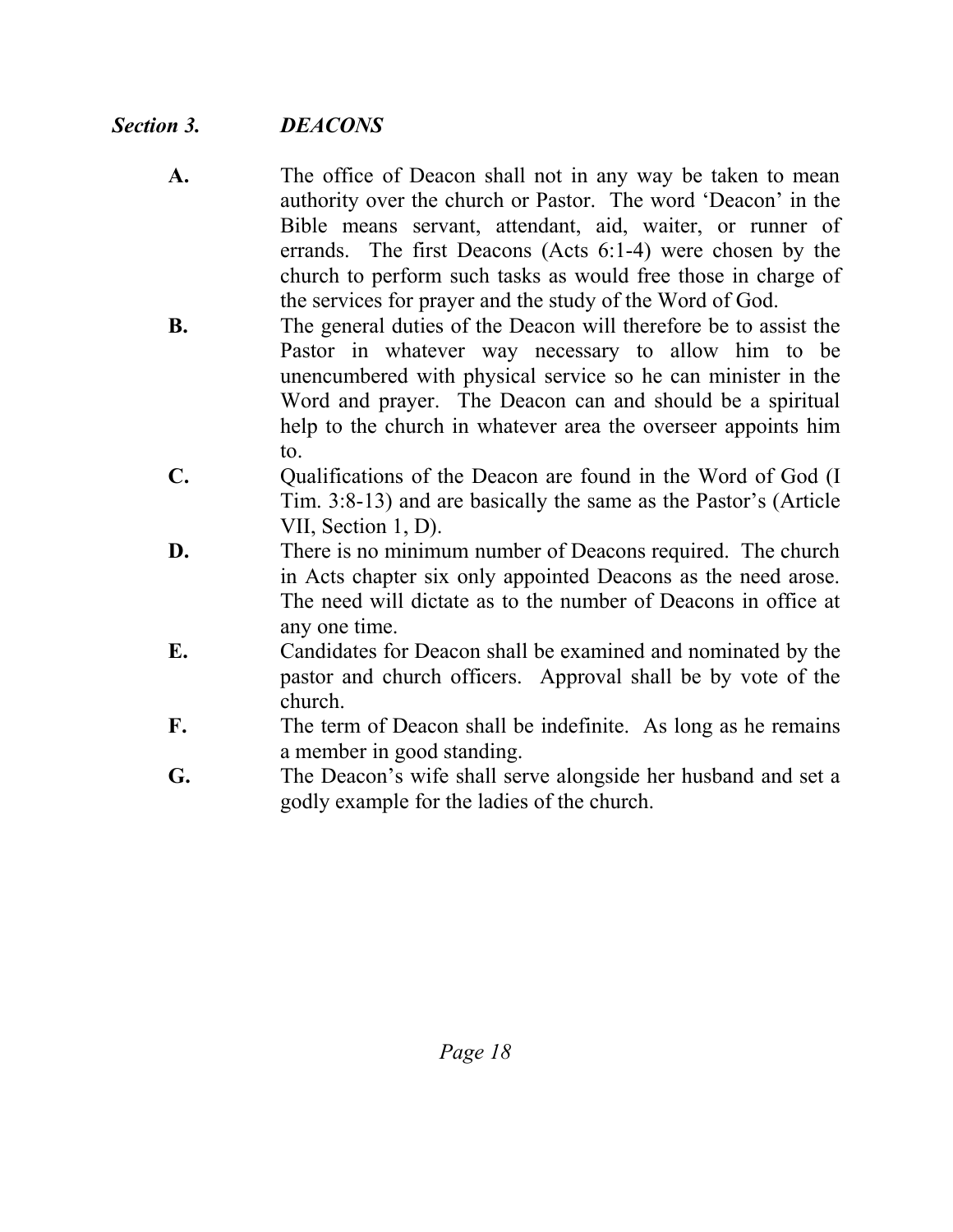#### *Section 4. TRUSTEES*

- **A.** There shall be minimum of three trustees elected.
- **B.** Each year one or more new trustees shall be elected. He will be nominated by the Pastor and church officers and shall be approved by the vote of the church. Each year the senior trustee shall step down.
- **C.** Duties shall be to sign legal papers for the church, act as an auditing committee and to aid the Pastor with care and repair of properties.
- **D.** The Trustee's wife shall serve alongside her husband and help the church in every way possible.

## *Section 5. TREASURE*

The treasurer shall receive and count all moneys and make deposits. He shall be one of the signers of checks. He shall be appointed from among the Deacons and Trustees. All moneys shall be counted in the presence of at least two members, one being a church officer. All church checks shall require two signatures and all checks shall be written prior to any signatures. The treasurer shall give a report of receipts and offerings as necessary. He shall insure that giving records are kept and a receipt given to each individual for tax purposes.

## *Section 6. FINANCIAL SECRETARY*

The financial Secretary shall supervise the writing of all checks, the paying of all bills and the bookkeeping involved. This person shall work closely with the Treasurer and Pastor and shall be appointed by the Pastor and church officers. This person shall be authorized to sign checks. The financial secretary shall give a report of expenditures as necessary.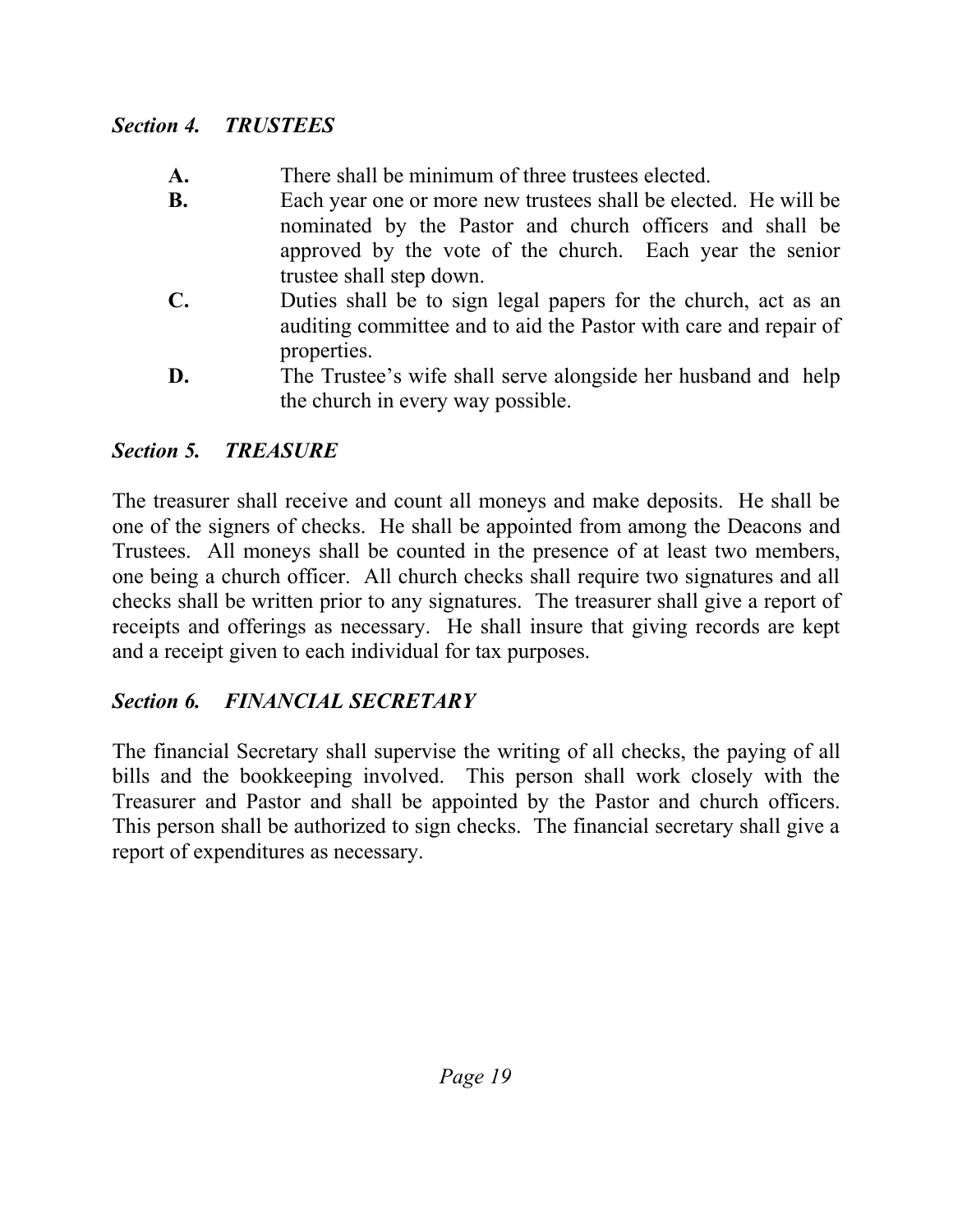## **ARTICLE VIII. CHURCH BUSINESS**

# *Section 1. ANNUAL CHURCH BUSINESS MEETINGS*

- **A.** The Annual Meeting for the election of officers and reading of the annual reports shall be held at a stipulated date announced at least two Sundays in advance.
- **B.** Reports given
	- 1. Spiritual and Attendance Report Pastor
	- 2. Financial report of receipts Treasurer
	- 3. Financial report of expenditures Financial Secretary All reports shall be examined by the Pastor and church officers at least three days prior to the meeting.
- **C.** A budget for the next year shall be prepared by the Pastor and church officers prior to this meeting and approved by vote of the church.
- **D.** The minutes of all church meeting shall be recorded by a member in good standing appointed by the Pastor and church officers.

# *Section 2. DEACON & TRUSTEE MEETINGS*

- **A.** Monthly business meeting of the officers shall be called by the Pastor for approval of reports and transaction the business of the church. In no case shall there be more than three months between meetings
- **B.** The buying and selling of real estate shall be done only by vote of the church. The mortgaging of the church property shall not be permitted except by vote of the church.
- **C.** Minutes of all these meeting shall be recorded by the person within the group of officers.

# *Section 3. SPECIAL BUSINESS MEETINGS*

**A.** Special meetings for business may be called at any time by the Pastor when such meeting fall on regular times of service, provided such meeting do not include major business such as selling of church property, amending the Constitution or mortgaging of property.